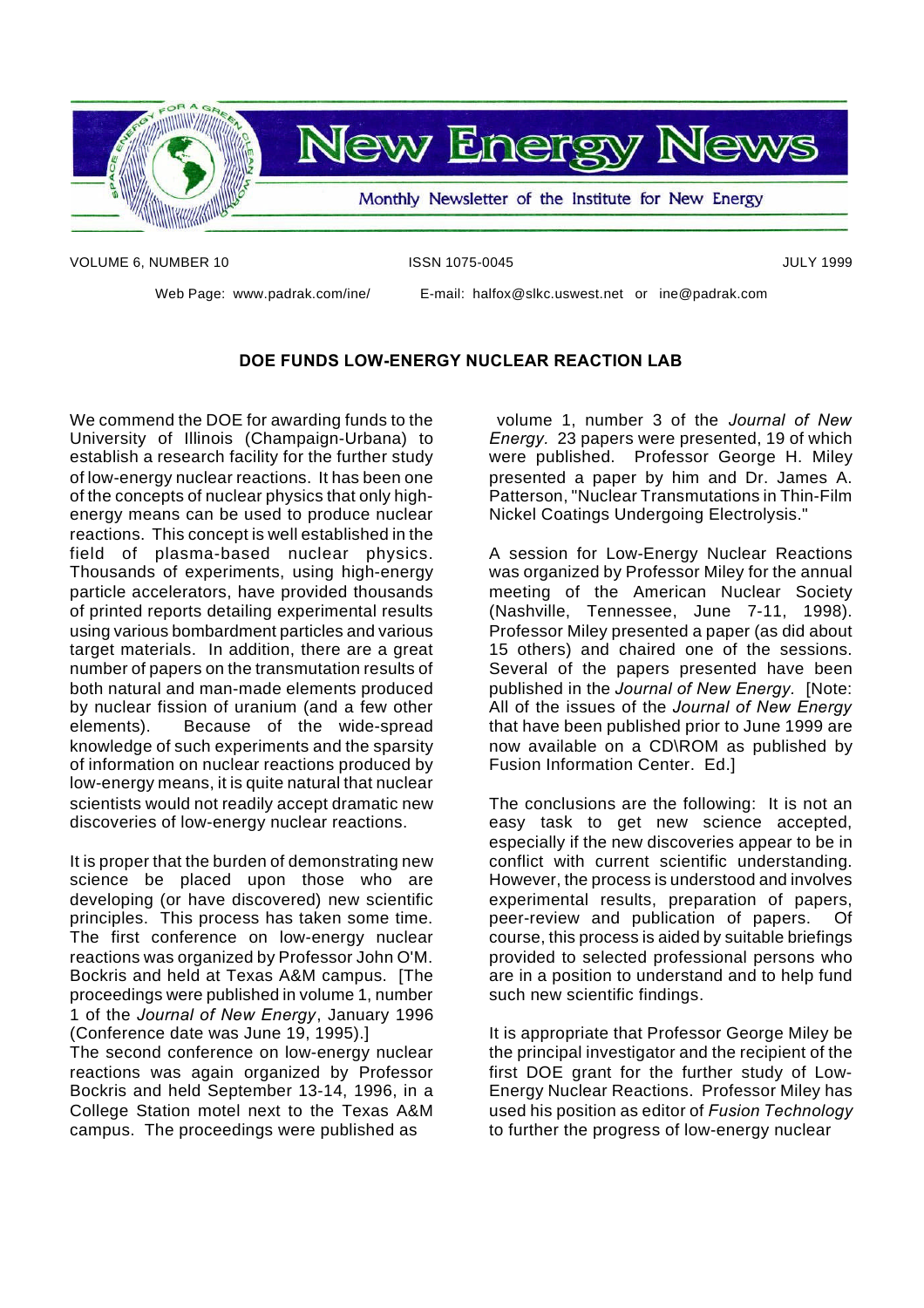reactions in such a professional manner that he has not built up any resentment. He has been professional, he has designed and performed good experiments, he has presented unemotional technical papers, has developed explanatory theories, and has prepared excellent technical proposals.

Now that it is acceptable to fund low-energy nuclear reactions, there will undoubtedly be an accelerated interest in this new science. Perhaps, there will be corporations that will be interested in funding new efforts in this new technology. We hope so. Professor George Miley, you are a real scientist. We applaud you!



#### **GOVERNMENT FUNDING FOR LENR**

Courtesy of Eugene F. Mallove editor@infinite-energy.com

Newsgroups: sci.physics.fusion Courtesy of John Vetrano, Pacific Northwest National Laboratory

Despite the conspiracy theory that the "establishment" and the US government are unfairly squashing any research into cold fusion-type phenomena, Professor Miley has apparently received a grant from the U.S. Dept. of Energy NERI (Nuclear Energy Research Initiatives?) program to study Low Energy Nuclear Reactions (LENR). That should be quite interesting. I don't know what his previous funding source was or what the amount of his

new grant is, but hopefully it is enough to either prove or disprove these hypotheses. Congratulations are in order since these proposals were rigorously reviewed and only a small percentage were funded. Info about NERI can be found at http://neri.ne.doe.gov/

#### **CONDENSED MATTER REACTIONS**

Vittorio Violante (Assoc. Euratom--ENEA sulla Fusione Centro Ricerche Energia, Frascati, Rome, Italy, E-mail: violante@frascati.enea.it) "Lattice Ion-Trap Confinement for Deuterons and Protons: Possible Interaction in Condensed Matter," *Fusion Technology*, vol 35, no 3, May 1999, pp 361-368, 21 refs, 9 figs.

#### ABSTRACT

The lattice confinement effect on the dynamics of protons and deuterons embedded within metals such as Pd or Ni is studied. The work is based on the assumption that the H isotope concentration, as an atomic fraction, is close to one. The study takes advantage of the analogy between the lattice space around tetrahedral sites and the radio-frequency trap for ions, created when coherent oscillations of the metal atom electrons close to the Fermi level take place and produce a dipole signal. The classical description of the system is developed through the numerical solution of motion equations written in the trap coordinate system. The model for studying the particle trajectories in a Cartesian plane is a two-dimensional analysis. The results show that a collision phenomenon exists between H isotopes confined in the lattice and that the particle trajectories can be very close to the host metal atoms.

#### **COLD FUSION BIBLIOGRAPHY**

Just updated and revised, the most complete bibliography of New Energy research papers and articles [predominantly cold fusion] is available again from the Fusion Information Center on 2 disks [PC]. Containing over 2500 references, it traces the progress of cold fusion research since its beginning in 1989 through the abstracts and articles published in *Fusion Facts*, the world's first cold fusion newsletter/magazine, and abstracted from other scientific publications. Specify WordPerfect v6.1 version, or ASCII version. \$15.00 ppd.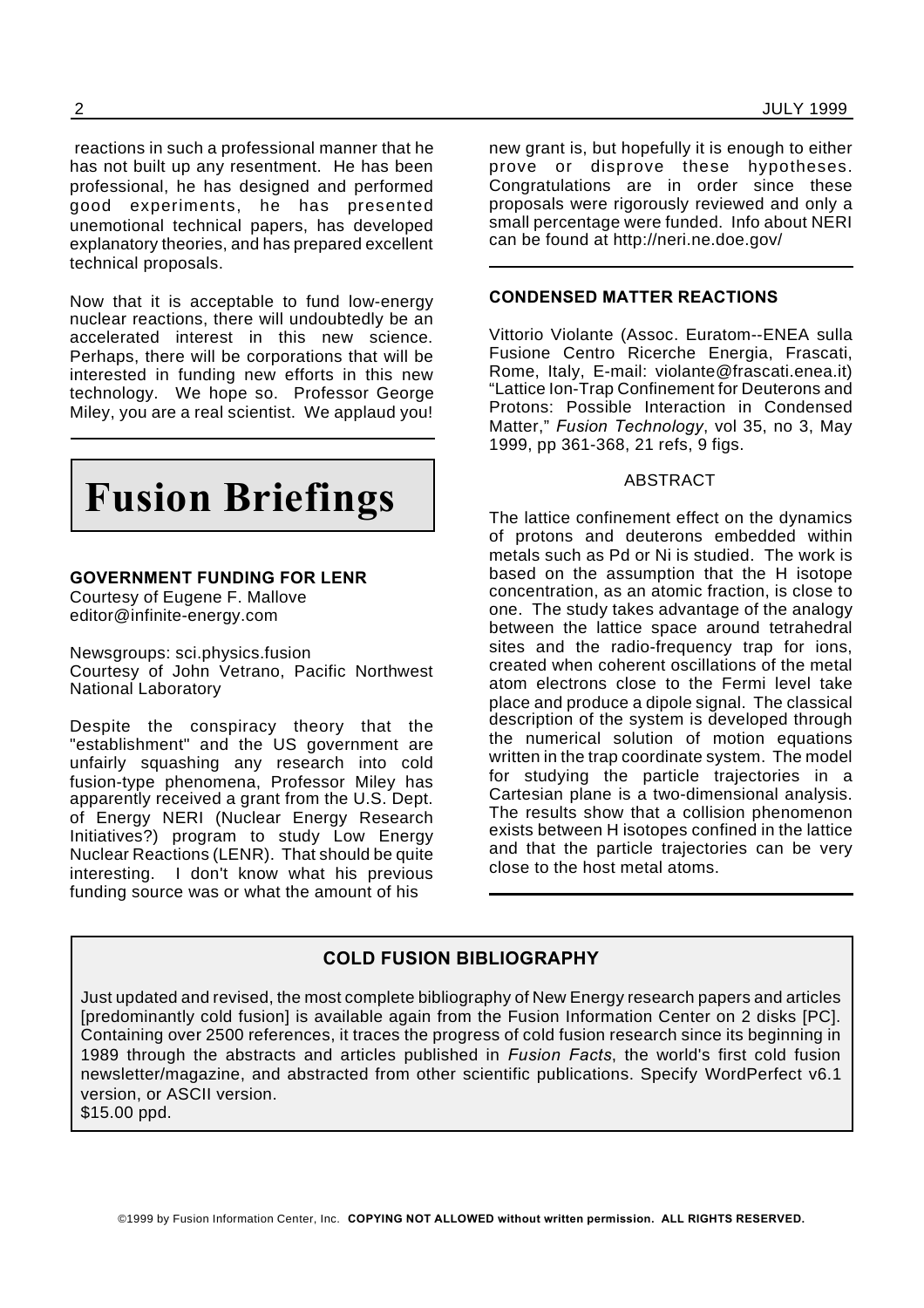#### **NATIONAL SPHERICAL TORUS EXPERIMENT**

Linda A. Johnson, "Princeton Researches Fusion Energy," Associated Press, Plainsboro, N.J.

#### SUMMARY

Research with the newest experimental nuclear reactor in the U.S. leads some scientists to believe that they are closer to useable nuclear fusion. This reactor, the National Spherical Torus eXperiment (NSTX) at the Princeton Plasma Physics Laboratory, is an "enormous example of the potential" of the technology, said Energy Secretary Bill Richardson recently.

Robert J. Goldston, laboratory director, said that the radioactivity produced by a fusion reactor is 100,000 times less than in an equivalent fission reactor. **But, the projected fruition of research into the technology to control a selfsustaining "burn" of nuclear fuel is suspected to be decades away and cost hundreds of millions of dollars**.

In the meantime, the federal government has cut spending by over half to the entire fusion research program, and down to only \$27 million annually for NSTX. This could spell problems for the U.S. in the long run, since it also takes us out of the running for planned international collaborations on the next generations of reactors and worldwide hot nuclear fusion research. This may result in the U.S. needing to pay for rights to use other countries' technologies in future research.

All this makes the smaller cheaper NSTX look much more attractive to U.S. scientists, particularly since replacing the now defunct Tokamak would cost 15 times as much as NSTX's relatively small \$24 million price tag.

Experiments that started last February have been better than expected, proving the reactor's capability to create plasma efficiently. In January 2000, with all systems up and running, it will begin a run of experiments that will last several years, after which the project team of scientists will use what they have learned to adiust the machine for optimal performance.

Another change in this reactor is a removable central core containing some of its most complex equipment, and therefore repairs and upgrades can be done in days with much less trouble than before. The narrower central core also may allow for higher pressures of plasma, which is needed to keep reactions going longer than has been achieved so far.

Whether this research will aid in future energy generation is still a bone of contention, but the research generates other profitable spinoffs such as using plasmas to make better computer chips, to sterilize medical equipment, making better luminous display panels, and possibly providing a lightweight fuel for rocket thrusters in spacecraft.

Summary by Dineh Torres

## *Miscellaneous*

#### **FUEL CELLS AND BATTERIES**

A **Special Report on Fuel Cells** was one of the cover features of the July, 1999 issue of *Scientific American.*

Christopher K. Dyer, "Replacing the Battery in Portable Electronics," *Scientific American*, July, 1999, pp 88-93.

The focus of this article is that fuel cells might be developed to replace batteries in cell phones and other equipment. The most interesting part of the article is the table of comparision of various Fuel Cells and Batteries:

The Energy Potential of Fuel Cells ranges from a solid metal hydride at 370 watt-hour per kilogram to liquid hydrogen fuel cell at 33,000 watt-hours per kilogram. The energy potential of batteries, for comparison ranges from 30 watthours per kilogram for the lead-acid battery to 130 watt-hours per kilogram for a lithium-ion battery. The Nickel-metal hydride battery was adopted for use by General Motors in its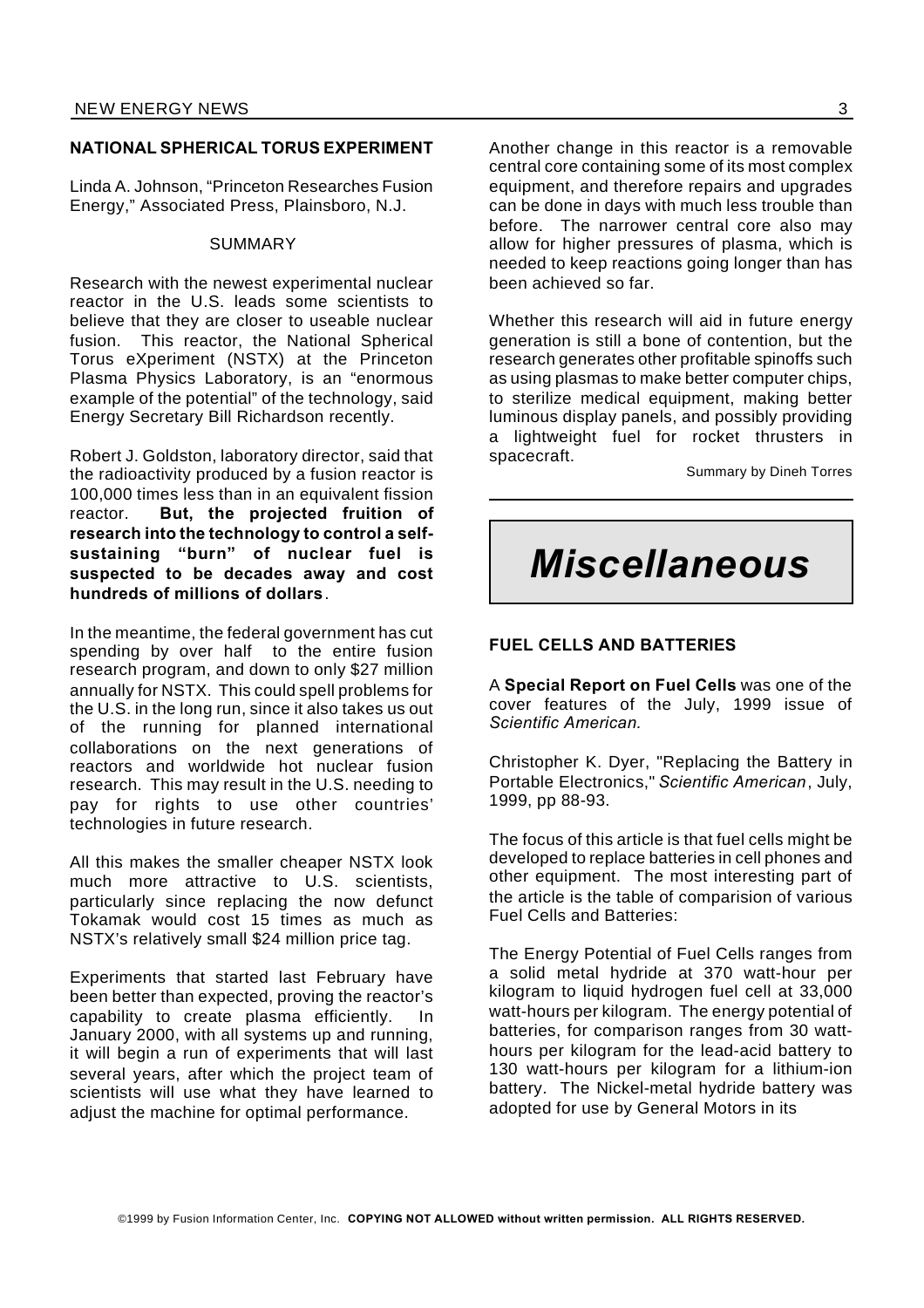provisional work on electric vehicles and has a value of 60 watt-hours per kilogram.

The important concept is – how do some of the new-energy devices (proposed and being developed) rate with the fuel cell and battery technologies. As *NEN* has proposed for many months, the concept of using a new-energy device to charge the batteries in an electric vehicle appears to be one of the strong future uses of such new-energy technologies.

#### **DePALMA's SPINNING GYRO WORK**

Courtesy Jim Kettner, *Space Energy Journal*

David Crockett Williams, "DePalma on free energy, anti-gravity, space-drive, and the future of science," *Space Energy J.*, vol X, issue II, June 1999, pp 36-43.

This is a detailed article on some of the early work of Bruce DePalma, while a part-time lecturer at MIT, and his later work. DePalma showed that there was a difference in trajectories of spinning versus non-spinning steel balls. Later, spinning balls were placed in pendula and were shown to swing at different rates when the balls were spinning and when not spinning.

[This information is also available at: www.hia.com/pcr/vigier/isep.html Ed.]

#### **HOW SWEET IT WILL BE**

Courtesy Steve Roen

Gunjan Sinha, "Yeast with Sweet Teeth," *Popular Science*, April 1999 issue.

Ethanol as a fuel has virtually been run off the road by low gasoline prices here in the U.S. But now, there may be a new production technique that makes it more profitable. After 20 years of research, Purdue scientist Nancy Ho has finally succeeded in making a breakthrough in genetic engineering of yeast, which will enable the changed Saccharomyces yeast to convert up to 30% more of the sugars from plant materials into ethanol. The capability to break down xylose is the key to increased yields. The ability to use

plant wastes such as corn stalks and grass clippings further enhances the production potential.

The Biotechnology Center for fuels and Chemicals at the National Renewable Energy laboratory in Golden, Colorado, is interested in this possibly revolutionary achievement. When the yeast was tested in the lab's ethanol manufacturing plant, director Mark Finkelstein said "it performed really well." Still, without being able to cut the cost of ethanol literally in half, it may only be an application that is profitable in niche markets, such as farming areas where the landowners have to pay for plant wastes to be hauled to landfills.

#### **FRACTALS IN USE**

George Musser, "Practical Fractals," *Scientific American*, July, 1999, page 38.

A type of fractal pattern can be made in which every triangle or square is dividing into smaller triangles and squares. Fractal Antenna Systems is producing such fractal patterns that can be used as antennas in cordless phones and other communication devices. The fractal antennas apparently combine the advantages of a random array (robust) and the regular array (efficient). Experiments made by bending wire into fractal patterns showed that the inductance and capacitance of such bent wire not only reduced size but also created capacitance and inductance that help "tune" the antenna circuit (actually to broaden the range of frequencies). Mathematical studies by Cohen and Hohfield (March, 1999 in journal - *Fractals*) prove that for an antenna to work equally well at all frequencies, it must both be symmetrical and be self-similar at every scale - a good definition of being fractal.

#### **SOUND CAN POWER ENGINES**

By Mark Prigg (*from email sent by Jean Hudon, unknown London publication source*)

Sound could be the key to engines of the future according to American researchers.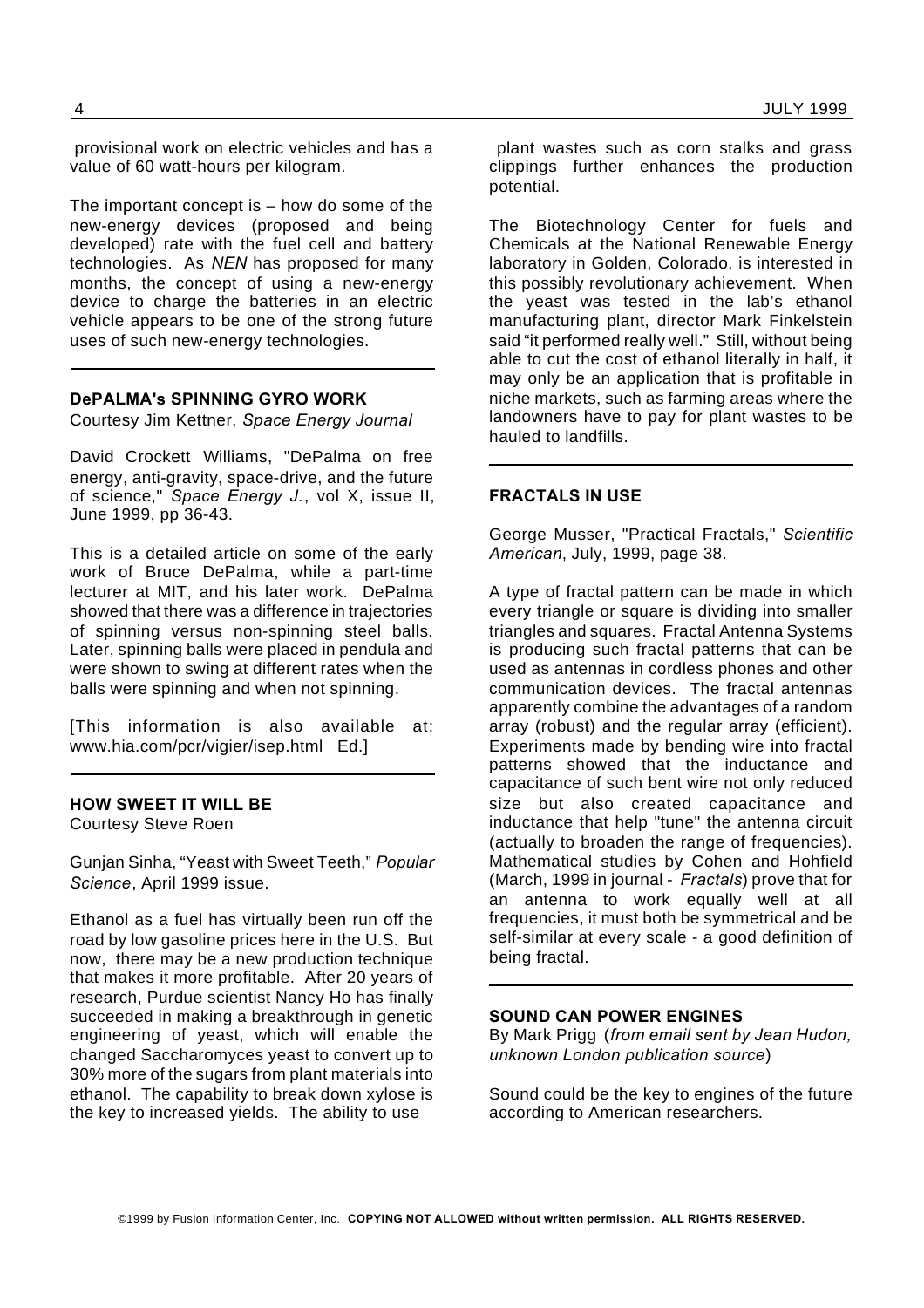

## **NEW PRODUCT**

Fusion Information Center is now offering a CD-ROM containing:

Journal of New Energy, volumes 1 and 2; Journal of New Energy Bibliography; New Energy News Bibliography; Fusion Facts Bibliography, and more!

Includes Adobe Acrobat Reader which works on many systems, including Mac and Windows 3.1 and above.

CD PRICE US\$49

For JNE or NEN subscribers, \$35 Savings: One single back issue of JNE costs \$35 alone! Buy this CD Rom, and get a discount on the next version.

To order, send shipping address and payment to: (Allow 10 days for shipping) Fusion Information Center, Inc., 3084 East 3300 South, Salt Lake City, UT 84109 Phone (801) 466 8680 Fax (801) 466 8668 E-mail  $\lt$ halfox@slkc.uswest.net>

A team at the Los Alamos National Laboratory in New Mexico has developed an environmentally friendly engine with no moving parts that is powered by sound waves.

The new engine is made from steel tubing and is cheap to produce. Called a thermoacoustic Stirling heat engine, it consists of a long baseball-bat-shaped resonator with an oval chamber instead of a handle.

The engine is filled with compressed helium and when heat is applied to the "handle" acoustic energy in the form of sound waves is produced. This can be used to drive a piston and create electricity. The team is also working on a similar system to cool refrigerators.

Scott Backhaus, one of the inventors of the engine, says: "Conventional engines are limited by the laws of thermodynamics and their complexity. Typically the most efficient engines are the huge turbines used in power stations." "Our small engine is actually 10 percent more efficient than the best turbine, largely because of its simplicity," he says. The engine is also maintenance-free as it has no moving parts.

The team is working on a way to use solar energy to power the engine and considering a system that uses a car's exhaust heat to power its air-conditioning system. A home version of the engine, also under development, could be used both to generate electricity and provide domestic heating.

The principle behind the engine was discovered by Robert Stirling, a 19th-century Scottish inventor, who found that cooling and heating gases could drive a piston.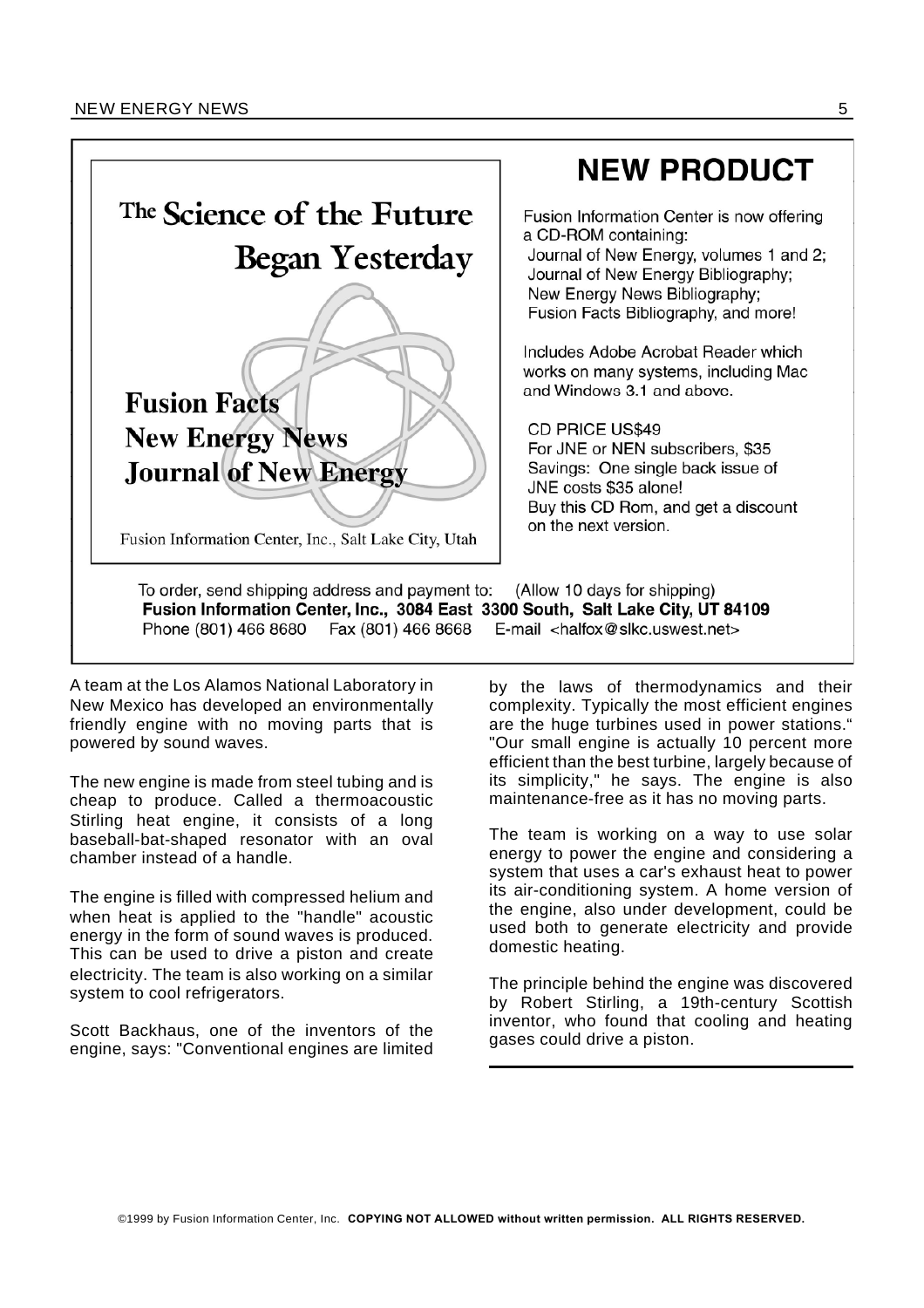#### **INTERNET TO INCREASE POLLUTION?** Courtesy of Gordon Moody

Gordon Moody, "Electric Power Requirements of Computer Age to Require More Fossil Fuels," *Global Energy Outlook*, May 1999, p 9.

#### EDITOR'S SUMMARY

The digital age is energy intensive. There are more than 50 million PCs in homes and another 150 million in businesses in America. Currently, it is estimated that computers consume about 13.5% of all electric power – **and rising**. The Internet is a big factor in the increase in personal computer users. Not only is the energy cost of using a computer a factor but also is the energy cost of making a computer (estimated at 1,000 kilowatt hours). Due to the increased digital age, the Internet growth, and other computer uses, the U.S. can no longer expect a 15% decrease in the use of fossil fuels (much by energy conservation). Instead the digital age may cause a 15% or more increase in energy demand. **The message: we need to get new energy technologies replacing the use of fossil fuels**.

#### **OCKHAM'S RAZOR & BIG BANG** Hal Fox

Just to remind those scientists/engineers/ inventors/philosophers who struggle with the complexity of **Nature**, William of Ockham (c1285-c1349) stated the following: *"non sunt multiplicanda entia praeter necessitatem"* [translated to: "entities are not to be multiplied beyond necessity."] This statement has been called the Law of Economy or the Law of Parsimony.

Others than Ockham, both before him and since, have stated the same concept. Ockham repeated it so often, the statement has become known as "Ockham's razor." In more modern times, Ernst Mach (1838-1916) proclaimed that it is the aim of science to present Nature's facts in the simplest fashion consistent with observations. Ockham's Razor, and Mach's urgings are being applied to more fully (and with greater simplicity) explain the rapidly growing experimental discoveries. For example, Einstein derives  $\mathsf{E} = \mathsf{mc}^2$  from two fundamental postulates

(hypotheses). Harold Aspden and Hal Puthoff are more parsimonious and derive  $\mathsf{E} = \mathsf{mc}^2$  from simple assumptions. Perhaps the most prolific contrivance of man's attempts to explain scientific observations is the concept of the **Big Bang.** This stated and restated; contrived and reformed; proclaimed, found flawed, repaired, and re-proclaimed explanation for the **red shift** and the **background microwave radiation** is strongly in need of the application of Ockham's Razor. See how simple this cut can be: The red shift is caused by light losing energy due to interactions with charged particles in space. The energy lost is the energy found in the background microwave radiation. How simple! How beautifully it fits the Law of Parsimony! How neglected by cosmologists who are mired in the complexities of the Big Bang.

#### **ROBERT PARKS DOES NOT REPRESENT APS**

The editorial staff has had numerous queriers about the official position of the American Physical Society with regard to Low-Energy Nuclear Reactions.

Professor Jorne Friedman (MIT), President of the American Physical Society, stated in a telephone conversation with New Energy News, "The APS has not taken an official position on Low-Energy Nuclear Reactions." The emails and pronouncements of Robert Parks are his own opinions and do not reflect the official position of the American Physical Society. That is the good news. We have great respect for the APS, and Parks has been responsible for several resignations or failures to renew membership due to his emotion-laden, derogatory remarks debunking the work of many prominent scientists. If you would like to make your judgment known, please write or call Professor Jorne Friedman, MIT #24-412, Cambridge, MA 02139. Alternatively, you may call Robert Parks at 202-662-8700 and let him know what a disservice he is doing for the APS and scientific advancement.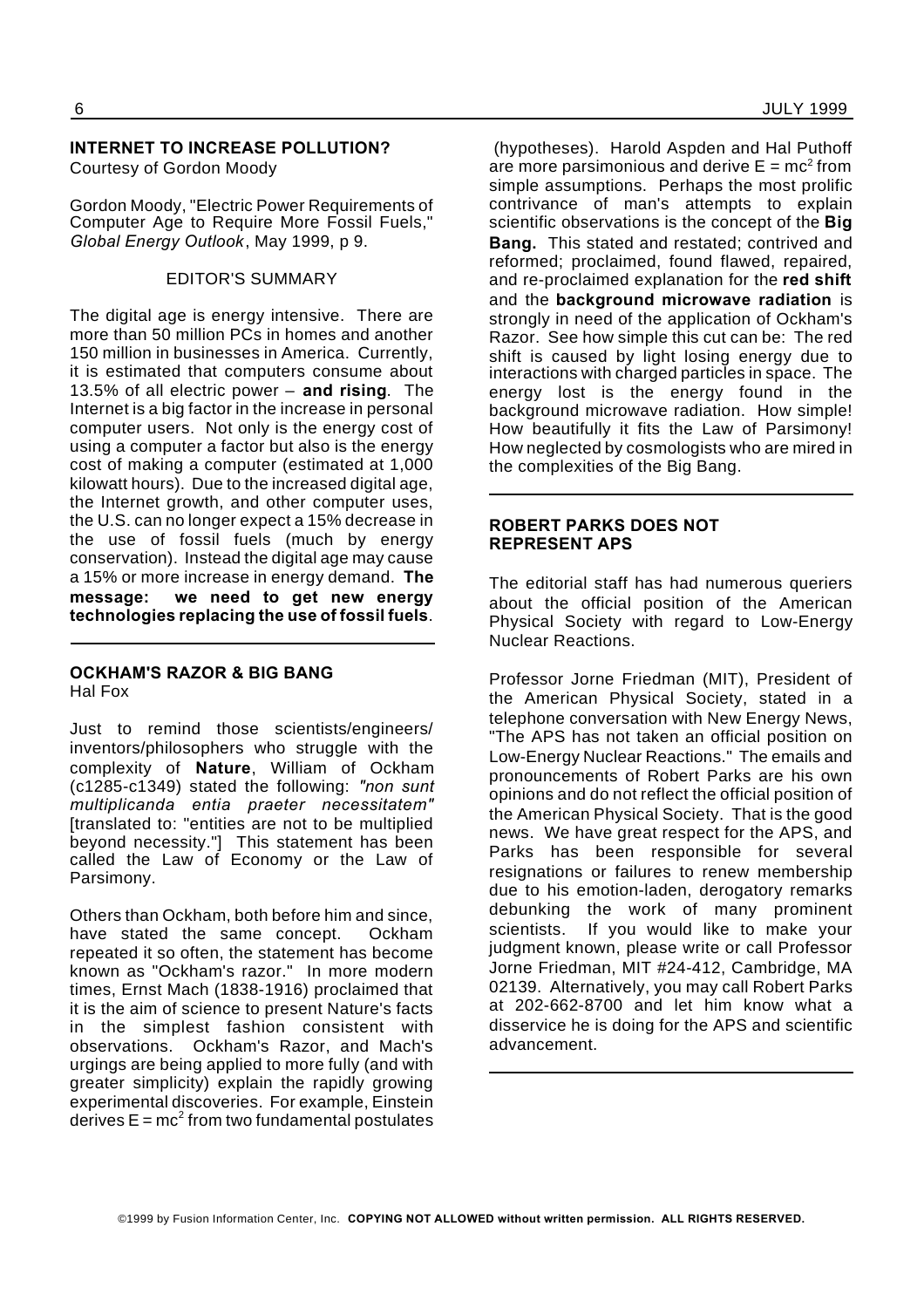#### **FUTURE ENERGY CRISIS?**

Courtesy of Gordon B. Moody

Gordon B. Moody, Editorial in *Global Energy Outlook*, June 1999.

"For the first time in history, U.S. crude oil production has dropped below 6 million barrels per day. ... All of the business journals, including *Business Week, The Economist, The Wall Street Journal, Oil & Gas Investor,* and the *Oil and Gas Journal* are warning about a future potential energy crisis. Whether it's crude oil or natural gas, all of the major world reserves are located in a narrow band from the Middle East, through Central Asia, and Russia. It would be tragic if we had to look to Iran, Iraq, or Russia to meet our future energy requirements."

#### **SENATE COMMITTEE VOTES ON NUCLEAR WASTE**

Staff (Associated Press) "Compromise proposal on storage on N-waste passes Senate panel," *Deseret News*, June 16, 1999.

#### EDITOR'S COMMENTS

The AP reported that after five years of discussions, the Senate Energy and Natural Resources Committee approved a compromise measure on a 14 to 6 vote. The compromise proposed by Senator Frank Murkowski (R-Alaska) would have the government take title to the high-level radioactive wastes now stored at more than thirty nuclear power plant sites. Senator Jeff Bingaman (D - New Mexico) was opposed to the measure because he feared that it would strip the Environmental Protection Agency of the authority to regulate radiation exposure levels at the future Yucca Mountain waste site – assuming that it is ever completed.

The stated purpose of the interim proposal is to await the approval of the Yucca Mountain geologic storage site. This storage site has not yet been approved and, if approved, is not expected to be available for nuclear-waste storage until 2010. From this publication's view, the delay in expenditures for the enormously

costly process of packaging, transporting and geologic storage of these spent-fuel pellets from nuclear power plants is a blessing. **It is now highly feasible that new-energy technology will be able to stabilize these radioactive wastes ON SITE.** The delay may result in the savings of billions of dollars to the American tax payer. We commend Senator Murkowski and his Energy and Natural Resources Committee for taking this step. Meanwhile, more time is available to those new-energy scientists who are working on the technology for transmuting radioactive wastes.

#### **WHAT DO WE REALLY KNOW ABOUT NUCLEI?**

Klaus Rith and Andreas Schäfer, "The Mystery of Nucleon Spin," *Scientific American*, July 1999, pp 58-63.

As editor of the *Journal of New Energy*, a lot of excellent (and some not so good) papers are reviewed and many published. Contrary to the "standard model" [the model(s) of the cosmos, energy, and matter that are taught in western universities], it is becoming more obvious that there was no Big Bang (red shift, expanding universe, and microwave background radiation have a much simpler explanation); nuclear reactions can occur at low energies; the dismissed aether has reappeared under new names; subtle energy fields exist; and the speed of light can be greatly exceeded. All of these discoveries (not as yet accepted by western academia) are promoting a revolution in the way in which we view the physical universe. In a careful reading of "The Mystery of Nucleon Spin," this reviewer wonders how much of what is presented are **real facts** and how much is built on the **dogma of the standard model**.

It would be interesting to marshall the experimental evidence (stripped of all explanations) and review that evidence in terms of our newer appreciation of superluminal velocities (torsion fluctuations); photons interacting with charged particles (the cause of the red shift); subtle energy fields (e.g., torsion fields); and an energetic ZPE (the modern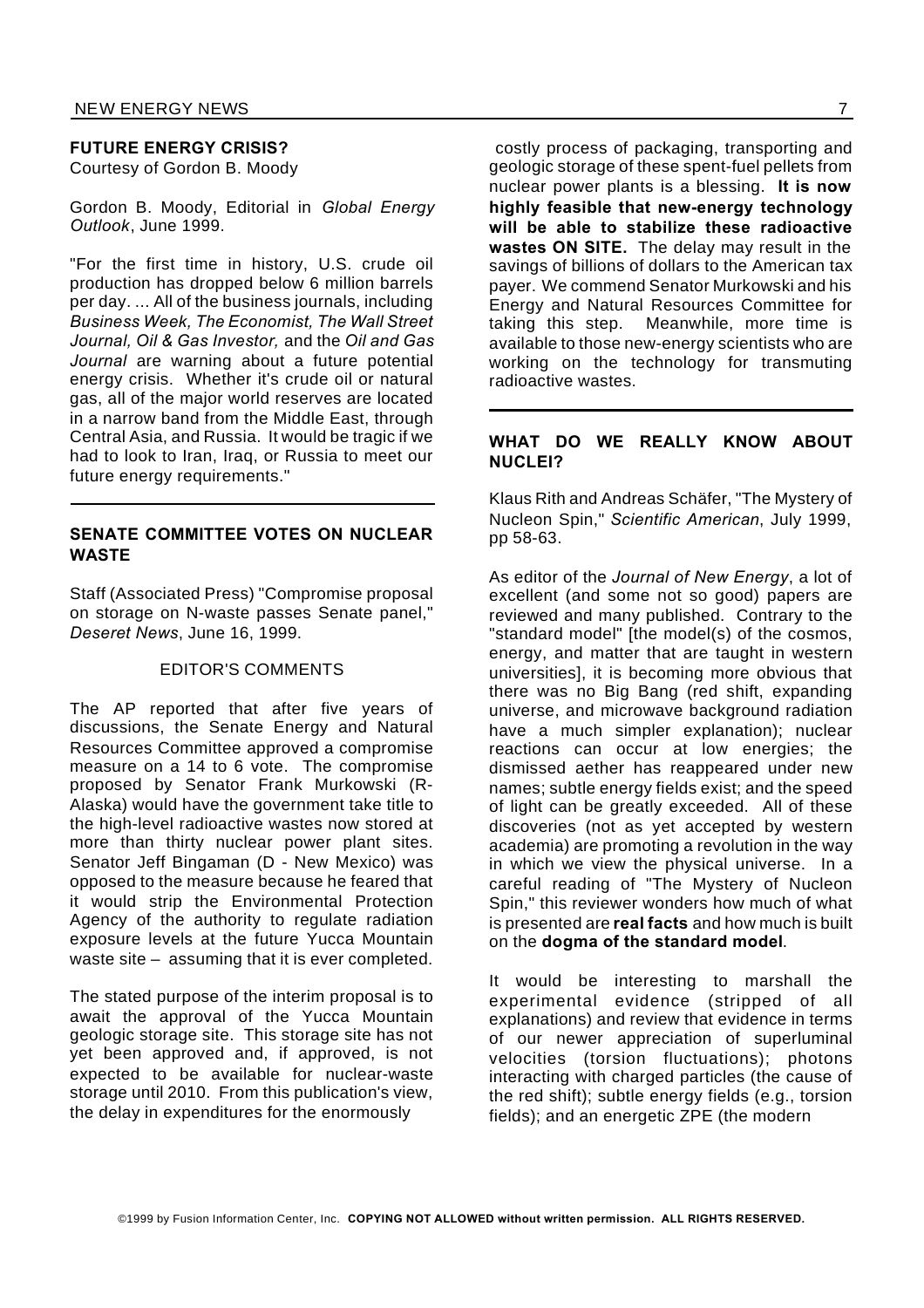aether). For example, in the extensive efforts to create stronger and stronger particle accelerators to bombard target materials, it is assumed that there is no highly-energetic aether. **Perhaps, the nucleon debris (used to determine the makeup of nuclei) is merely the debris of matter created from the interaction of the high-energy particle beams and the combination of matter and the energetic aether.** The high-energy particle bombardment of nuclei of target materials has been likened to attempts to determine the structure of an exquisite ceramic vase by studying the ricochet pattern of machine-gun slugs. Extensive studies have shown that simple chemical explosions (labeled as the **Rowe Effect**) or sparking from electrodes in a vacuum can produce hydrogen (protons). Wouldn't it be credible to hypothesize that the energetic bombardment of target materials can also produce various **debris** that has nothing to do with nuclear fragments?

For a confusing and elaborate proposed structure (using both real and virtual particles) of the nuclei, read this article in *SciAm*. [Hal Fox, Editor.]

#### **THE MISSING DOPPLER EFFECT**

Bert Schreiber (Bellaire, TX),

#### ABSTRACT

The Doppler effect is a mechanical equation (self-evident). It was changed by others into a quantum equation. There is a missing Doppler effect which has been overlooked. The finding of this effect totally changes current theories and can, properly applied, eliminate the Theory of Relativity in reality, nullify same, i.e., reality vs. false theory.

#### BACKGROUND

The author will assume the readers are familiar with the Doppler effect. There have been many scientific papers written on why the Doppler effect (including some based upon Einstein's Relativity).

For brevity, only one example will be given. It is obvious that the relative movement of the source and/or observer is a cosine function and the equations for light and sound are different, which will be ignored here, as that does not change the end results. Therefore, the single example given can be modified, as such will then cover all of the variations of same.

#### EXPERIMENT

On a straight stretch of train track there is a train. Standing at the rear of the train between the rails is an observer. The observer will time how long the train whistle is blown. The engineer has been instructed to blow his whistle for exactly one second while the train is not moving and then when he has put the train in forward motion and reached an agreed upon set speed, to blow the whistle exactly one second again.

The first blast is timed by the observer to be one second. Then the train moves and the whistle is blown the second time. The observer measures how long the whistle blew and it is/was longer than when the train was at rest.

#### RESULTS

The results are a result of a simple mechanical situation and are self-evident. The Doppler effect, **mechanical** (classical) equations, has nothing to do with any theory, much less Relativity, required to "explain" same.

What all have overlooked, up to this point, is for any source of oscillation (production or frequency to keep this simple) there must be some elapsed time for same to occur. The production of one cycle or a fixed number of cycles takes some **absolute finite (fixed) time.**

When the train was at rest, say the whistle's frequency was 1000 cyc/sec, then **1000** cycles were produced in that one second.

When the train was moving, that production or emission time was still one second and 1000 cycles were produced, but, the source was moving and hence was moving away from the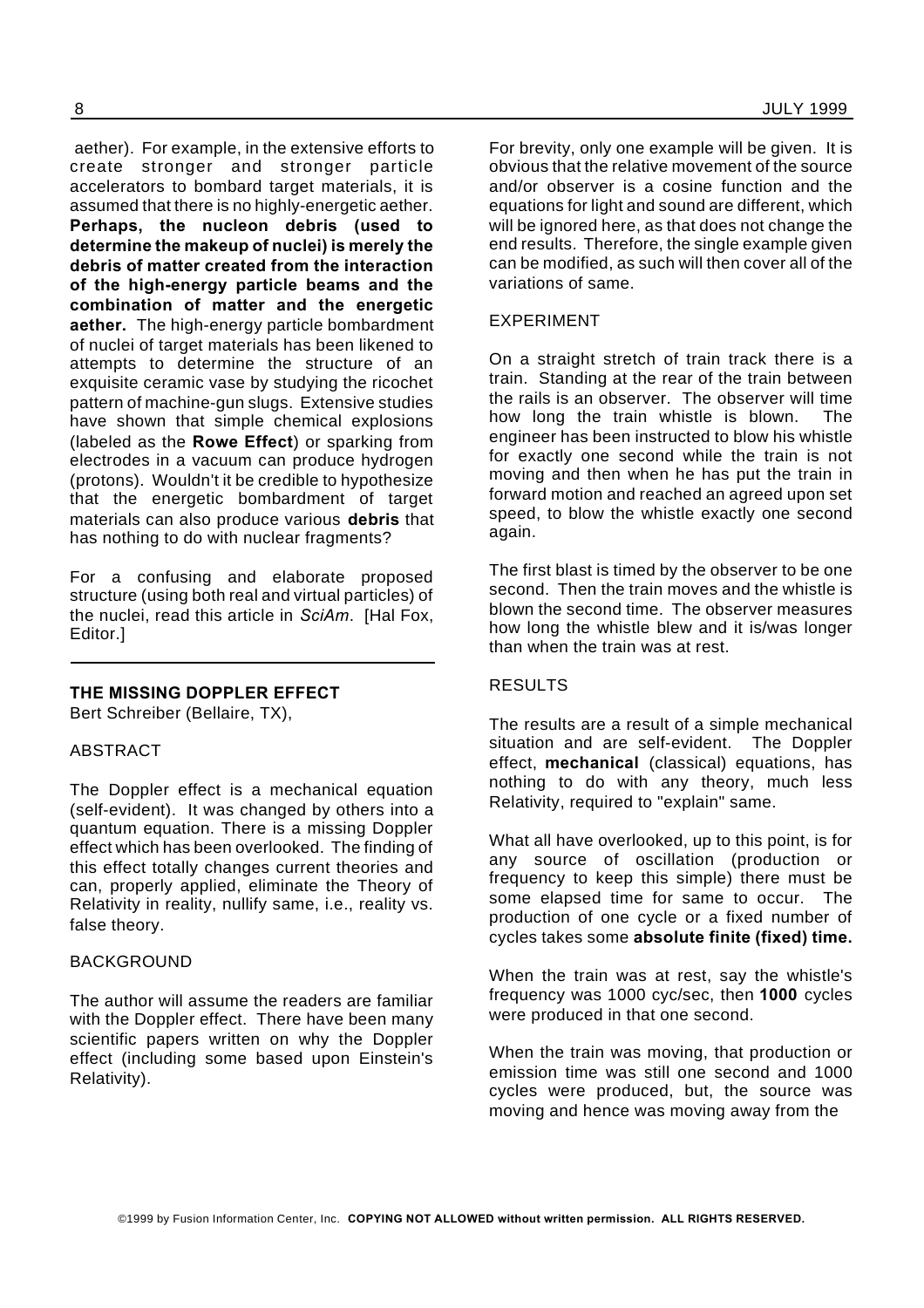observer so that: From the first cycle to the last one, the train had moved up the tracks **stretching out** the communication's path length.

This is the same as making each of the original wavelengths longer, hence, a decrease in the frequency. The original (as at rest or moving, same thing) **number** of cycles did not change, but the observer **counts** per hiser [unisex for his/her] unit of time did change. Hence, if the observer was measuring the original and final frequency and/or wavelength, **relativistic effects**, there would have been a difference.

In the normal laboratory source – observer situation, the source's **absolute** Doppler effect occurs as it is moving in space. Speed and direction is immaterial. The observer is moving at the identical speed and direction which **negates** the original Doppler effect. Therefore, the observer can, and does, measure the values **as if** both were **at a point of absolute rest**, i.e., the true number of cycles emitted, the true emission time, the true frequency, and the true wavelength.

#### APPLICATION

What all forgot is the change in the communication's path length. Where light was used, it was assumed to be a photon or was a photon [1] having **no creation time**, a complete and total impossibility and absurdity. This was a **false postulate** (assumption) to start with and **ignores reality**. Therefore, all of those thousands of scientific papers using Lorentz whatever or frames-of-reference whatever which were used to prove **the existence of the nonexistent**, are worthless.

**It was not taking into consideration this communication's path length changes which** **was "attributed" to Einstein's relativistic effects, or the conservation of mass-energy in the classical/relativistic, when it was not so. It is the old classical physics properly applied.**

The "apparent" increased time of decay of muons when moving at a high speed was likewise hailed as a triumph for the proof of relativity. Time slowed down. Afraid it does not.

It takes some time for the muon to decay, how long immaterial, but it is not instantaneous. All it did was to decay in the identical time which it normally does so to the absolute time of the universe. This is called at an absolute rest reference point, which it is in reality. The time as **measured** by the laboratory "clock" took longer because the communication's path length was greater.

#### OVERKILL

The author has a hard time trying to get his simple thoughts through to readers because of their fixed pre-beliefs. Therefore, this simple illustration should make it very clear.

A slug of ice is inserted into a long tube of very hot gas. The ice melts, in say one second, and gives off a **"signal."** The signal (start of melting to end of melting) reaches the detector likewise during this same time. Now a compressed air gun fires this slug into the tube so it is moving faster. It takes the **same time** to melt, but the ice has moved further down the tube so the signal now takes a **longer time** (start to end, the **end** of which is further away from the detector) to reach the detector. ERGO, time must have slowed down because the laboratory "clock" says so.

**CONCLUSION** 

#### *NEW ENERGY NEWS* **BIBLIOGRAPHY**

Just updated from INE, a complete bibliography is available containing over 1000 references, listing all the articles, papers and abstracts published in the *New Energy News* since we began back in 1993. Request PC WordPerfect 6.1 or ASCII format. Copies are US\$10, postage and handling included. INE, 3084 E 3300 South, Salt Lake City, UT 84109, or call 801-466-8680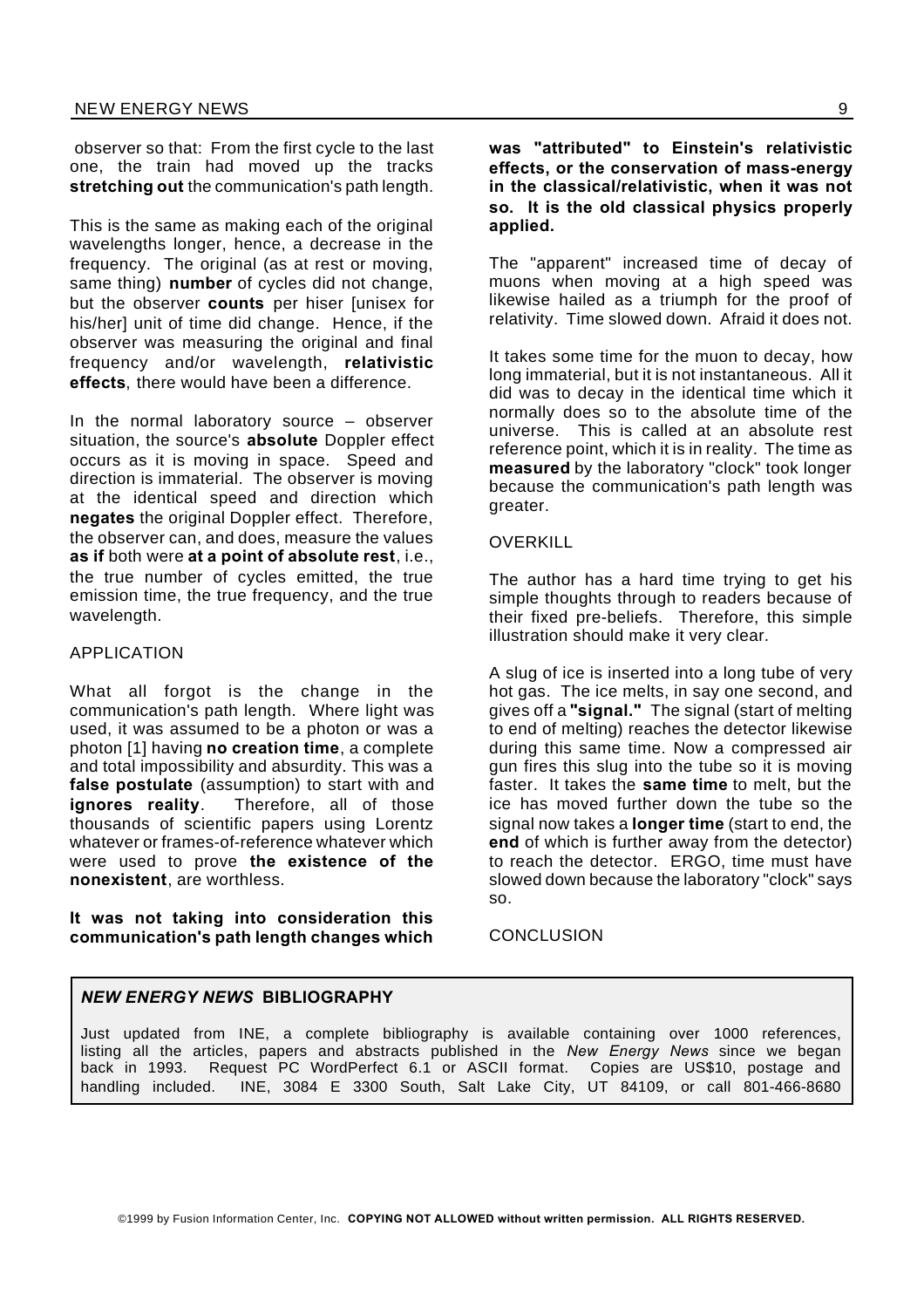The Doppler effect is nothing more than the mechanical results of the movement of the source in/through space (no source can ever be at absolute rest) during a fixed (absolute) emission time and for the interception time required of the moving observer, mechanical/ mathematical relativistic cosine (vector) effect.

The **vector** of speed is called velocity and created much confusion. Velocity is unique in that it is the only one whose scalar component, magnitude (an actual number and dimensions can be assigned), has a designation distinct from the vector, that is speed.

Therefore, the Relativity equations use velocity which resulted in such nonsense as: The velocity of light is a constant or the increase of mass with velocity, ad nauseum.

#### REMOVING RELATIVITY

Readers are referred to ref. [2] which is on changing the rules. Relativity only works when using light and the communication's signal is **through free space**. When a mechanical/ physical connection is made, change the rule(s). The result is relativity ceases to exist.

When there is a fixed carrier from the train whistle to the observer, the time of the whistle blowing would remain one second. This fixed carrier of a fixed length, could have been a long, hollow air-filled tube (coiled and unwinding) from whistle to observer or a microphone and wire cable ditto. The time "inside" said tube or cable is not relativistic.

Let the whistle be replaced with a flashing light and the carrier be an optic cable. Measured space path flash time varies vs. measured carrier flash time **fixed**. [absolute]

In case the readers "still don't get it", using continuous light as the signal does not change anything. Each cycle of same still requires some emission time creation and/or an extended emission time for any chosen number of cycles. Each cycle is "one flash." That is **reality**.

In case readers do not make the connection once again, this time changing is also known (and the equation<sup>1\*</sup> holds true when **properly applied**) as "TIME DILATION." [3] **Mass, length, nor time has any real change**, only **its "apparent" measures.**

Goodbye Relativity.

#### MATHEMATICS

The mathematics of using the Doppler equations can be simplified. Let  $\Delta R$  be the ratio between original set to a unit of 1 and final that on the right. Assuming some value of *v* gives the right as  $1.01 = \Delta R$  automatically (source or observer or both receding, only one *v* necessary) then for the chosen original value observed:

- 1. Divide frequency by  $\Delta R$ .
- 2. Multiply wavelength by  $\Delta R$ .
- 3. Multiply emission time by  $\Delta R$

#### HISTORICAL NOTES

1. About 100 years ago, a stylus (short bristle) was glued vertically to one end of a fixed tuning fork. When a smoked glass plate (or on a rotating drum) was moved at right angles to that stylus, the path of the vibrations on the plate traced a sine wave. Depending on how fast the plate was moved, the wavelength (frequency) was either compressed, remained the same, or was expanded. The tuning fork is the fixed source and the plate the relative motion of the "observer." The implications of this were not connected to the Doppler effect, nor to Relativity.

2. Stefan Marinov (1931-1997) born in Sofia, Bulgaria, performed the equivalent toothed wheel light experiment as used to measure the speed of light in 1980, as done by Fizeau and Michelson earlier. The exception was, he used the intensity (frequency energy change actually) measured to an order of  $10^{-5}$  accuracy using photodiodes. He therefore determined the

Further applicable minutiae obvious.

<sup>&</sup>lt;sup>1</sup>\*The time dilation equation (Lorentz transformation) can be, though apparently not well known, converted directly into a cosine function format. As in ref [3].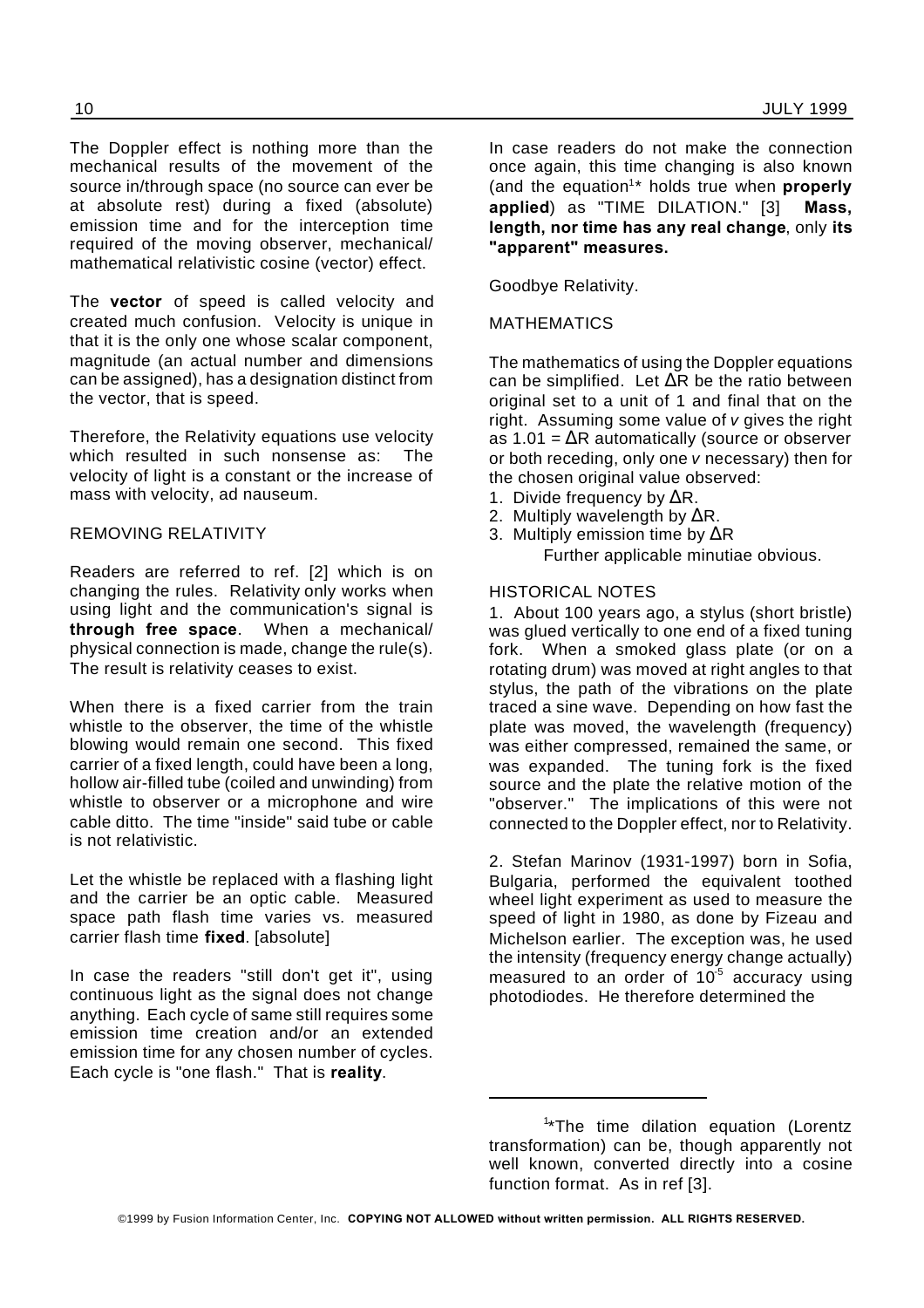#### NEW ENERGY NEWS 11

pulse's absolute "Doppler effect" and determined the direction and speed of the Earth through space. His value agreed with E.W. Silvertooth's. [4]

3. Therefore, there are four experiments each which measured the speed and direction of the Earth through space. One by Silvertooth using interference fringe shifts, two by Marinov using two different methods, and the results of the COBE experiments or that **fixed** 2.7°K 'background" radiation detection.

The author has a proposed experiment which uses the **time of flight** (How long did the whistle actually or apparently blow?) of a pulse(s) of light to begin with which will permit the absolute speed and direction of the apparatus (Earth) to be detected and measured.[3]

How many (more) times must this be done before the scientific establishment will be forced to admit the truth?

References:

[1] B. Schreiber, "The Photon, Fact or Fiction?" Toth-Maatian Press, 1998, vol 14, no 2, p 6645-6651. [1] same in R&M #26, September/October 1997 [2] B. Schreiber, "Changing the Rules," R&M #12, May/June, 1995.

[3] B. Schreiber, Quantum - Quanta Theory \* \* \* The Theory of The Universe, self-published, Fourth revision, April 1999.

[4] J.P. Wesley, "In Memoriam: Stefan Marinov," *Galilean Electrodynamics,*Special Issue, Spring 1999, pages 11-12.

#### **HELLO SUNSHINE**

courtesy of Steve Roen

Duncan Grahan-Rowe, "Hello, Sunshine," *New Scientist*, 10 Oct. 1998, p 11.

A technological breakthrough may make solar cells producible at only a fraction of the cost of today's cells. A discovery at the Swiss Federal Institute of Technology in Lausanne, has led the way to develop a solar cell based on titanium dioxide film which has an energy efficiency of as

Now available for immediate purchase and prompt delivery:

## COLD FUSION: FIRE FROM WATER  $\rightarrow$

A documentary videotape history (70-minutes) about one of the most controversial scientific discoveries of all time. What Fleischmann and Pons discovered in the mid-1980s was probably merely the tip of an iceberg of a much larger discovery that might be called "Modern Alchemy." Cold Fusion is very much alive. It has been confirmed in hundreds of experiments done in many countries. Commercial activity is underway to develop this revolutionary clean energy source and the other discoveries it inspired...such as the potential to neutralize radioactive waste! This real discovery will drastically change the world early in the 21<sup>st</sup> Century. By exploring the history of the discovery and witnessing people working in the field today in laboratories and companies, decide for yourself whether Cold Fusion is one of the greatest discoveries of all time - really a "miracle" in water.

This outstanding and informative tape features the appearance of no less than 22 cold fusion scientists and technologists. Four prominent "skeptics" also appear. Appearing in this program: "I've become convinced, from my original skepticism, to 99% certainty that [cold fusion] is for real. The evidence now is really overwhelming." - Sir Arthur C. Clarke

**NOW AVAILABLE!** 

SEE: http://www.mv.com/ipusers/zeropoint/IEHTML/promos.html

**Infinite Energy Magazine** P.O. Box 2816, Concord, NH 03302-2816 PH: 603-228-4516 FX: 603-224-5975

Available postpaid in the U.S.. Canada, and Mexico for \$34.95 (USD) and Shipped to OTHER foreign destinations for \$44.95 (USD).

http://www.infinite-energy.com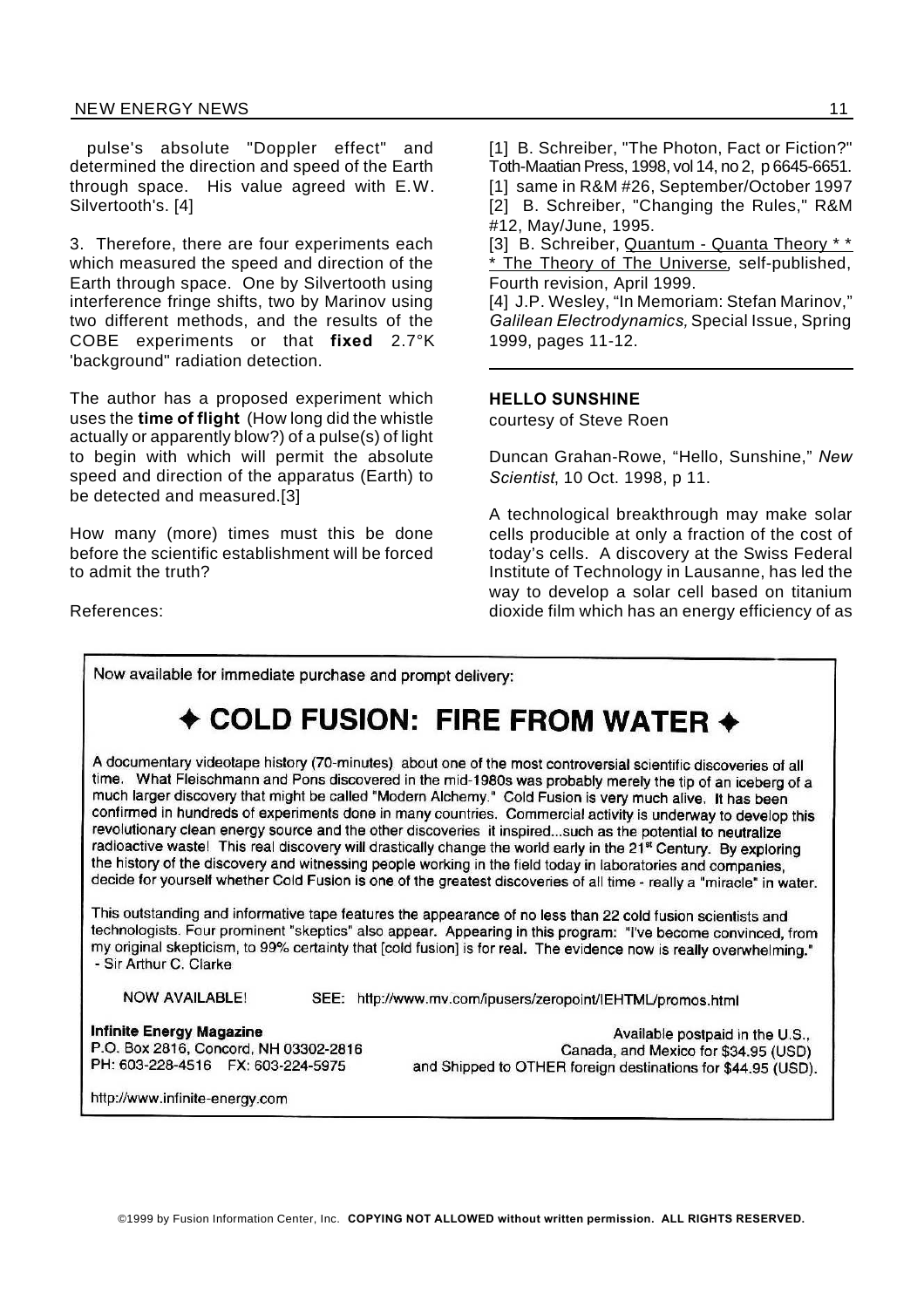high as 33% – double the current standard. The cells consist of a photosensitive layer over a thin layer of titanium dioxide, utilizing an amorphous organic material instead of the usual liquid of most cells. This makes the resulting cells both cheaper and easier to work with.

These cells could make the traditional silicon or germanium based cells obsolete on price factors alone. If such efficiencies can be attained in commercial solar cells, these new cells needn't cost much more than a similar area of glass. Add that to the fact that the layers are so thin as to be transparent, and you can have a digital watch whose face could be both power supply and display.

#### **HOW MIGHT THE MILLENNIUM BUG AFFECT NUCLEAR POWER PLANTS?**

by David Lochbaum, Union of Concerned **Scientists** 

Courtesy of Remy Chevalier

As ironic as it seems, the good news about nuclear power plants is that much of their emergency systems use 1960s technology. These antique systems are unlikely to be affected by the Millennium Bug because they are not computer controlled. These systems will work on January 1, 2000, as they have during the 1960s, 1970s, 1980s, and 1990s.

The bad news is that nuclear power plants have non-emergency systems that may be disabled by the Millennium Bug. The failure of these secondary systems can prevent emergency systems from functioning properly. The plant monitoring and the security computers are two such systems.

The plant monitoring computer receives signals from thousands of sensors throughout the plant. The signals include information such as the pressure inside the reactor, the temperature of the cooling water, the amount of fuel available for the backup power systems, and opened/closed position of valves. The computer relays this data to the operators via display screens and printers in the control room. These signals are also wired directly to gauges, chart

recorders, and alarms so the operators get the information needed to evaluate conditions and control the plant even if the monitoring computer fails.

For more information and the full article go to: <http://www.tmia.com/y2k.htm>



#### **ARTICLES IN** *COLD FUSION TIMES* Courtesy Dr. Mitchell Swartz

The primary theme of vol 7, no 2, Spring 1999 issue of *Cold Fusion Times* is the Second Decade of CF and CF Theories. It is now reasonable to assume that there is no single explanation for the array of experimental evidence found with a variety of experiments on cold fusion and other low-energy nuclear reactions. In "The TNCF Model of Cold Fusion," by Hideo Kozima (page 1) it is suggested that trapped neutrons in the metal lattice participate in the nuclear reactions. [Comment: When heavy elements fission, there are excess neutrons that must be explained. The fission of a heavy nucleus into lighter nuclei either ejects the extra neutrons or creates elements which are unstable and reduce to stable elements by emitting a high-energy electron (beta emission) which converts a neutron to a proton. In CF very little neutron emission is detected. The suggestion is that Kozima's trapped neutrons may have a source within the cathode.]

Russ George, "Production of <sup>4</sup>He From Deuterium Using Nano-Particle Palladium," shows that the helium-4 is gradually produced by finely divided palladium with pressurized deuterium and elevated temperatures. Threebody deuterium reactions are proposed by Kjeld C. Engvild, "Nuclear Reactions By Recombination of Deuterons and D<sub>2</sub> Nuclei." Mitchell Swartz presents a thoughtful formula to help explain palladium surface reactions with deuterons produced by electrolysis in "Deuteron Flow At An Electrode Surface." [Not mentioned is this editor's favorite explanation of cold fusion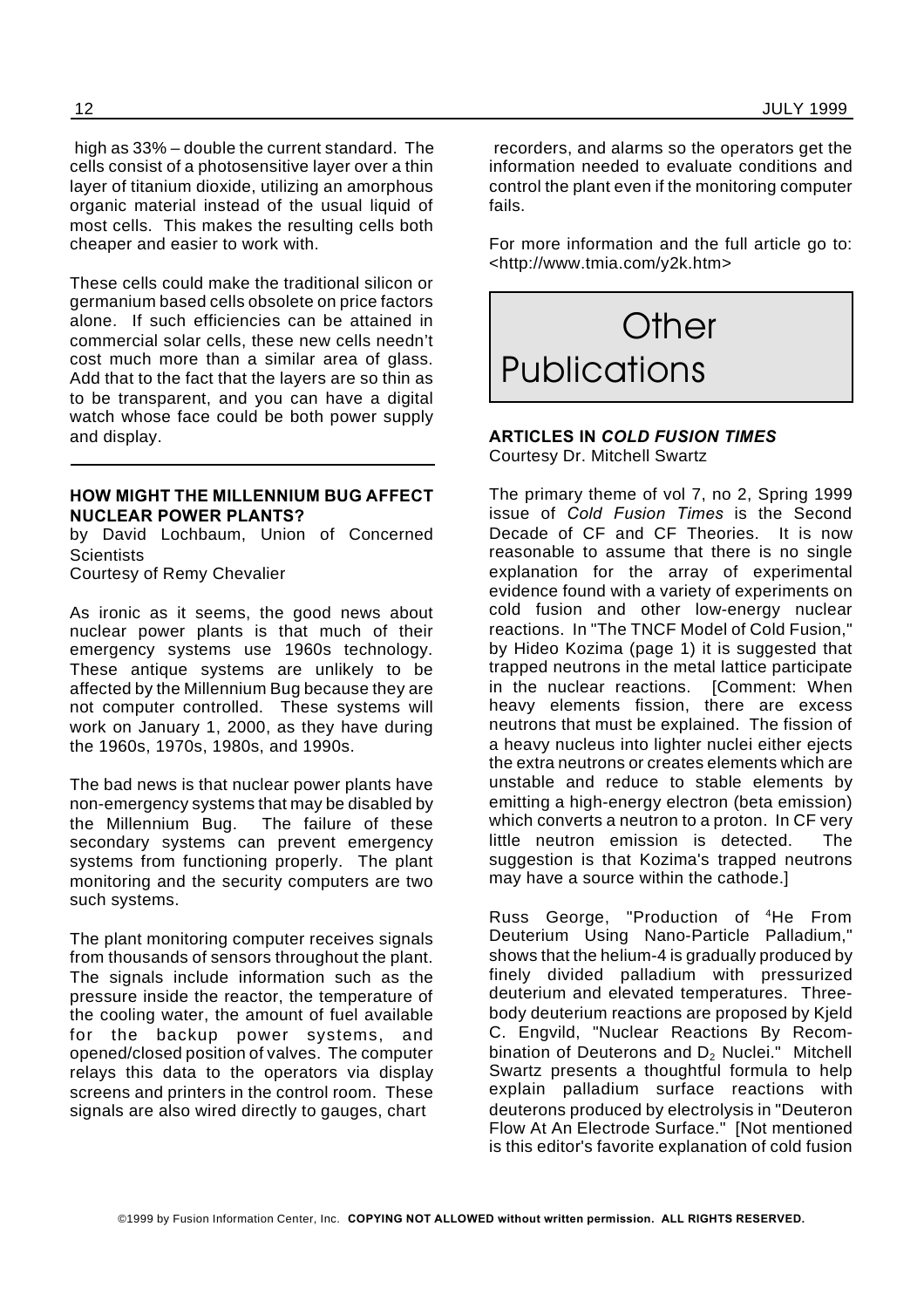energy by the production of high-density charge clusters by fracto-emission, the acceleration of deuterons, and the nuclear reactions upon impact with the palladium.]

Ohmori, et al., "Transmutation In A Gold-Light Water Electrolysis System," (page 4) reports "The Au cathode also showed some pits, cracks, and microcraters..." Olayo, et al., "Absorption Of Deuterium In Titanium Plates Induced By Electric Discharges," (page 4) reports "...high voltage discharge led to further loading ... and some heating. ... Some slight neutron emission was found..." Mizuno, et al., (page 4), "Confirmation Of Changes Of Isotopic Distribution For Elements on Palladium Cathode After Strong Electrolysis in  $D_2O$ ," reports, "As expected, a wide range of elements was found, ... these were concentrated at the surface, notably in cracks and holes." Ohmori, et al., (page 4) "Nuclear Transmutation Reaction Occurring During The Light Water Electrolysis On Pd Electrode," reports that the abraded Pd surface produced nuclear reactions. Mizuno, (page 10) "Condition Of The Metal Surface After Use As A Cathode," reports, "...surface was sprinkled with white spots ... objects shaped like lilies ... The lilies had only appeared in areas that had been heavily [abraded] ... [especially] in samples that had been electrolyzed repeatedly ... [metal surface] has grain boundaries, defects, protrusions, contaminants...". [Comment: Mizuno mentions the voltage increase from protrusions but does not mention the enormously greater voltages that can occur in lattice fractures.] Note that in this paragraph, this reviewer has selected those comments that could be cited to support the concept of nuclear

### **COLD FUSION TIMES**

The Journal of the Scientific Aspects of Loading Isotopic Fuels into Materials

Published quarterly, cover price \$120. Annual subscription rate \$49.95 (add \$6 S&H if outside United States)

> P.O. Box 81135, Wellesley Hills MA USA 02481-0001

http://world.std.com/~mica/cft.html

reactions by the lattice fracto-fusion (production of charge clusters).

Dr. Swartz and Gayle Verner perform an excellent service for their subscribers in reporting the latest information from the exciting and progressing world of low-energy nuclear reactions. See their Web Home Page: http://world.std.com/~mica/cft.html

#### *FOUNDATIONS OF SCIENCE*

Courtesy of David L. Bergman, Editor

*NEN* recently received the fourth issue of *Foundation of Science*. This issue deals mainly with Matter Waves and a "Ring Model" of the electron. In a telephone discussion with David L. Bergman, we discussed evidence for the toroidal model of the electron with the concept that a toroid can have waves (in the sense of pinched or undulating waves around the toroid) but can only have an integer number of waves. This model can explain how the electron toroid can absorb or emit specific frequencies -- related to the number of waves around the toroid. Bergman and his associates believe that this toroid or "ring" model for the electron explains more of the observed phenomena than any other model. Issues of Foundations of Science are free.

Contact DBergman@CompuServe.com

### **FUTURE TECHNOLOGY INTELLIGENCE REPORT**

#### **Courtesy of Dr. Antony C. Sutton**

The July 1999 (vol 10, no 7) issue of FTIR presents some good news on the new-energy front: BlackLight Power<sup>tm</sup> is making new compounds from the hydrino (collapsed hydrogen atoms); transmutation processes being recognized; major firms investing in new-energy technologies; sonofusion now expanded to larger amounts of energy; *San Francisco Chronicle* asks "Why the war on cold fusion?" etc. Dr. Sutton, editor/publisher of FTIR, announces a special supplement for those looking for investments in new-energy technology. [FTIR, PO Box 163477, Fort Sutter Station,

Sacramento, CA 95816-3477]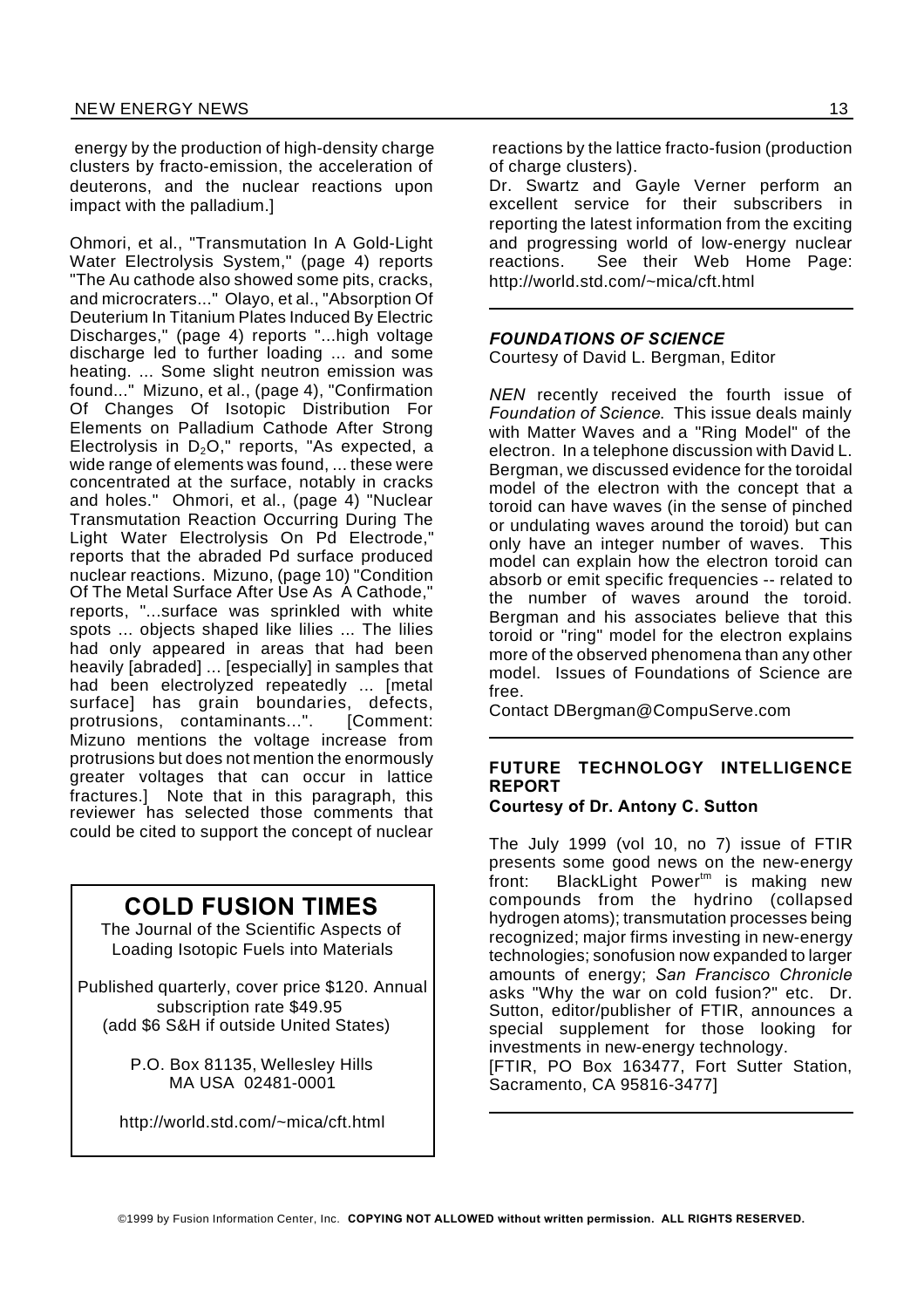# **Editorial**

#### **BILLY MITCHELL AND THE MILITARY** By Hal Fox, Editor

Suggested by Bert Schreiber

Billy Mitchell was an Army Air Force officer with a view of what air power could do in the future. He claimed that aircraft could be used to sink anything that floats. The Navy finally responded to his **nonsense** and an experiment was conducted. They anchored some World II German navy vessels and Billy Mitchell was provided with some small bombs. There was some destruction, but no severe damage to the ships. On the last test, Billy Mitchell had some special bombs fabricated with hard noses and a lot more explosive force. Instead of dropping small bombs on the ships, Mitchell reasoned that an armor-piercing bomb could go through the upper decks and do more damage. I've heard two versions of the rest of the story. One by accident. One by pure intent. In any event some bombs were dropped to explode in the water adjacent to the ships and blew in the sides of the ships. All ships were sunk. The Navy cried "FOUL! You didn't abide by the rules!" The end result was Mitchell was demoted (but later reinstated.)

Later in his career, but before Pearl Harbor, Billy Mitchell and friends, on a Sunday morning, dropped sacks of flour on ships anchored in Pearl Harbor. Even with that type of **forecast** of things to come, the U.S. military did not properly acknowledge the new coming age of air power. [A personal note: On the way to Leyte (one of the Philippine Islands) our transport vessel sailed for days through an oil slick in the Coral Sea. The oil slick was all that was left of dozens of Japanese navy vessels that were earlier sunk by allied aircraft in "The Battle of Coral Sea." That put a stop to Japanese expansion, and General McArthur started island hopping and bypassing Japanese military units located on various islands and leaving them with less and less Japanese naval support.]

Does this scenario remind you of some of the problems of cold fusion? There are those who are so heavily involved in their academic careers that they don't want to change. I don't blame them. They are engaging in turf protection. Today, I talked at some length with a high school student doing a report on Cold Fusion. I told him, "You are the guys (gals, too) who are going to change the world. It won't be old duffers like me." This young man is not entrenched in the status quo. He, and thousands of others like him (including some hers), are going to change the world. Just as suggested by Ernst Mach that the old generation will die off and the new generation will be those who adopt and adapt to the new technologies.

## **Book Reviews**

**by Hal Fox**

**BEYOND THE THEORY OF RELATIVITY**

**Beyond The Theory of The Relativity,** László Gazdag, Translated by Máté Fazekas (Hungary), c1998, 2nd ed., Publishing House, Robottchnika Kft., Budapest, Hungary, ISBN 963 85687 4 7; \$5.00, 81 pages, indexed.

Dr. Gazdag has presented a number of difficult concepts in a more simple manner than is usually done in books of this type. He has extended some of the concepts of physics to embrace the aether because he found that the concept was important to explain some of the basic concepts of physics. Gazdag quotes Einstein as saying that some of the concepts of the aether may have to be included. Gazdag also explains, in an easy to understand way, how Planck developed the concept of quanta and suggested Planck's constant. Some of the prior scientific minds from Gazdag's part of the world are cited and their contributions to the evolution of advanced scientific thought are explained. (We, too often, do not study and appreciate some of the great minds that have contributed to science from the middle-European and Russianspeaking countries.) The way in which Gazdag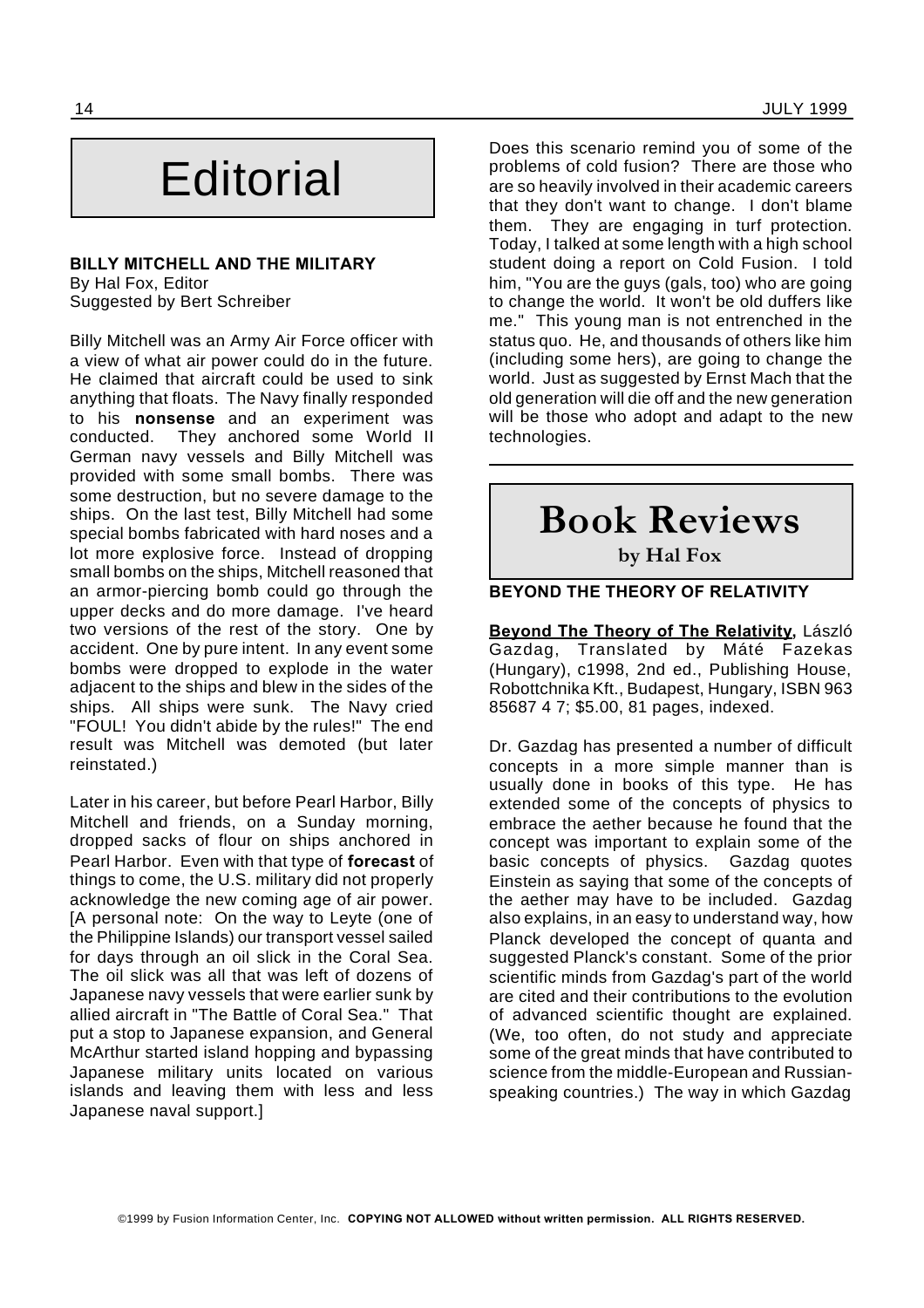treats the concepts of how particle matter under acceleration becomes wave-like (up to the speed of light) is particularly interesting. Gazdag suggests that at the speed of light any particle is fully a wave. Although he still embraces Lorentzian dimensional changes, it is difficult to reconcile a flatter wave.

This author also gives an excellent background to the use of the red-shift to calculate the time of the Big Bang – for which a Nobel prize was awarded. Although this reviewer thinks that the Big Bang is a figment of the imagination, the history of the concept is interesting. Gazdag has not had the pleasure of being introduced to highdensity charge cluster technology and, therefore, his explanation of Globular Lightning should be revised.

For those who do not readily comprehend some of the mathematics, you will find it instructive to read between some of the equations. The author does a good job to identify what the equations represent. If you have been dabbling in the study of relativity, you will find this book to be pleasantly more explanatory than most of the books of this type. Not only are the explanations better, but the concepts presented are well worth the \$5 selling price. Dr. Gazdag is another of the international scientists with whom we hope to continue the dialogue that is rapidly developing a better understanding of **Nature** and how **Nature's** phenomena may be better applied to solve some of **man-made** problems.

#### **SPACE CHARGE AND PHOTONS**

**Extended Electromagnetic Theory, Space-Charge** *in vacuo* **and the Rest Mass of the Photon**, Bo Lehnert and Sisir Roy, World Scientific Series in Contemporary Chemical Physics - Vol 16, Publ. by World Scientific, River Edge, NJ 07661, c1998, 160 pages, illus., 100 refs, indexed, ISBN 981-02-3395-7.

In this timely monograph, the authors develop important equations using modified forms of Maxwell's equations. Some of the conditions developed are for a nonzero divergence of the electric field and for nonzero mass of the photon

coupled with the concept of a nonzero electrical conductivity of the vacuum. The end result is some important new concepts that can be tested in the laboratory. The conditions by which the photon had previously been shown to have zero mass are carefully presented and shown not to a binding constraint. With the photon shown to have a nonzero mass, it is shown that such photons can interact with a nonzero conductivity of space with the result that photons can lose energy. The energy lost is shown to be reasonably close to the measured low-frequency microwave radiation which appears to penetrate all space. The end result is consistent with observed experimental evidence; can be shrunk to approach the concept of a point charge; fits much of the data of the neutrino; appears consistent with an earlier proposed string model of hadron structures and leads to further development.

In addition, new types of electromagnetic wave phenomena can be described. This leads to a better method to handle both wave and particle behavior and can explain total reflection of light. Both longitudinal and transverse waves are handled. The new approach developed may lead to a deeper insight to the transition of a beam of photons to macroscopic light waves.

Of most interest to this reviewer is the development of the concept of "tired" light: light which loses some of its energy without distortion so that the visual field (such as photos of distant stars) is essentially unaffected. It is shown that the photons can have mass; that the interaction of such a nonzero mass of photons with spacecharge in the vacuum of space can result in lower photon energy (a red shift). Further, it is shown that the lost energy appears to closely match the observed microwave energy in space. **Thus the two bastions of evidence for the Big Bang (red shift, and microwave radiation) are analytically explained**. This analytical development is sufficient reason for any thoughtful scientist to ensure that this book is purchased and read. The list price of \$32 should not be a barrier for such an important contribution to the advancement of our understanding of new aspects of electromagnetic radiation.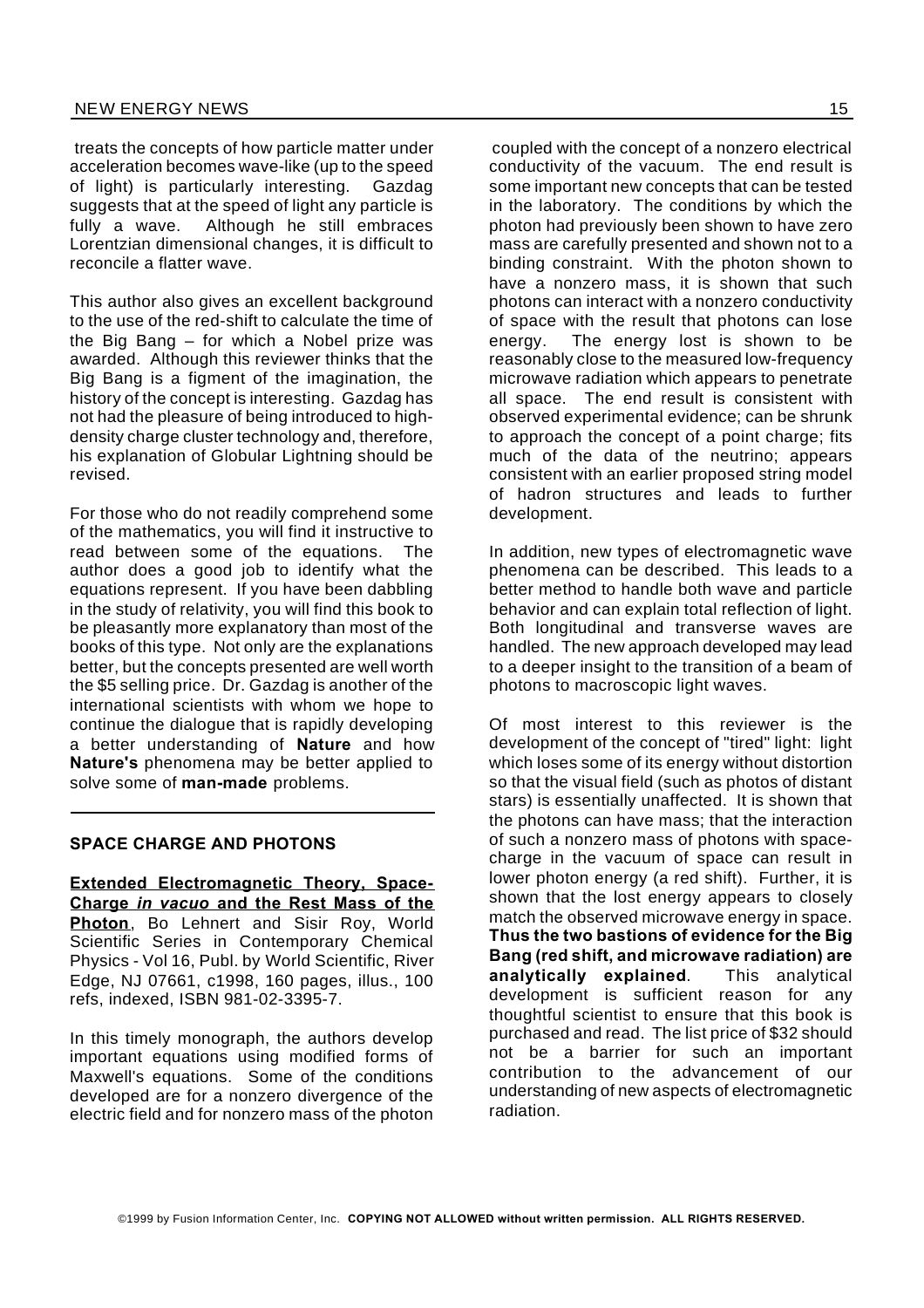[Note: The findings of this book (concerning the red shift and the background microwave radiation) support a similar result. See: P. Anastasovski, H. Fox, K. Shoulders, "A New Approach to the Cosmic Red-Shift and to the Cosmic Microwave Sources," *J. New Energy*, vol 1, no 2, Summer 1996, pp 79-87, 4 refs, 5 figs.]

#### **BIG BANG BUST!**

**The Cult of the BIG BANG, Was There a Bang?**, William C. Mitchell, c1995, 240 pages, 5 figs, 85 refs, indexed. Cosmic Sense Books, PO Box 3472, Carson City, NV 89702, \$11.95, ISBN 0-9643188-0-6.

William C. Mitchell presents a thoroughlydocumented discussion of the successes and failures of the Big Bang hypothesis. Here is a partial list of the problems of the Big Bang hypothesis: Age of Universe, Microwave Background Radiation, Center of Universe, Conservation of Mass/Energy, Cosmic Strings and Sheets, Curved Space, Critical Mass Density, Expanding Space, Gigantic Galactic Formations, Gravitational Red Shift, Light Element Problem, Negative Energy of Gravity, Quasar Problem, Red Shift Problems, Smoothness Problem, Speed-of-Light Problems, Superluminal Flares, Zero Net Energy, etc.

Normally, within the standard view of the scientific method, any hypothesis that had so many problems would be abandoned and the search would be well along on an alternative hypothesis. To set the stage for the Big Bang, it begins with the American astronomers Edwin Hubble and Milton Humason (late 1920s and early 1930s) finding that nearby galaxies appeared to be moving away from the earth. The farther away the galaxies were, the faster they appeared to be moving away. The measurement for this effect is that a body moving away from the earth has a shift in its emitting light toward lower wavelengths (red shift). Hubble did suggest (probably without believing that anyone would take him seriously) that the universe could be expanding. Later this [ridiculous?] suggestion was seriously considered by at least three cosmologists

(especially Gamow in 1948). The Red Shift, which Hubble labeled as an **apparent** motion of distant galaxies, is the major observation upon which the Big Bang hypothesis is based. In addition, two other major props for the Big Bang are (1) the relatively uniform (in all directions) observation of the microwave background radiation and (2) the production of light elements such as hydrogen, helium, deuterium, and lithium.

If other explanations could be found for the Red Shift, the Microwave Background Radiation, and the production of light elements, that would certainly weaken the logical basis for the Big Bang. Recently, there have been two discoveries that easily handle the first two: Red Shift and Microwave Background Radiation. Here are the references: Petar K. Anastasovski & Trevor M. Benson, Quantum Mass Theory Compatible with Quantum Field Theory, c1995, and P. Anastasovski, H. Fox, K. Shoulders, "A New Approach to the Cosmic Red-Shift and to the Cosmic Microwave Sources," *J. New Energy*, vol 1, no 2, Summer 1996. In reviewing Anastasovski's book, this reviewer suggested that Anastasovski has found an explanation for the Red Shift. The result was the follow-on paper in which Anastasovski shows that not only do photons lose energy in their interactions with charged particles in space, but the relatively lowfrequency energy lost is emitted in the microwave region – **thus the Red Shift and the Microwave Background Radiation are simply explained!** More recently, Bo Lehnert and Sisir Roy, Extended Electromagnetic Theory, Space-Charge in Vacuo and the Rest Mass of the Photon, have analytically shown the same effect – the red shift by loss of photon energy and emitted as the microwave background radiation.

If the Big Bang is balanced on the three-legged stool of Red Shift, Microwave Background Radiation, and the Light Elements, there is not much left to stand on. As Mitchell points out in his book, the concept of the light elements being produced within a few seconds after the initiation of the Big Bang by matter being formed out of the primeval energy – of course, light elements would be more easily formed than heavy elements – has some problems.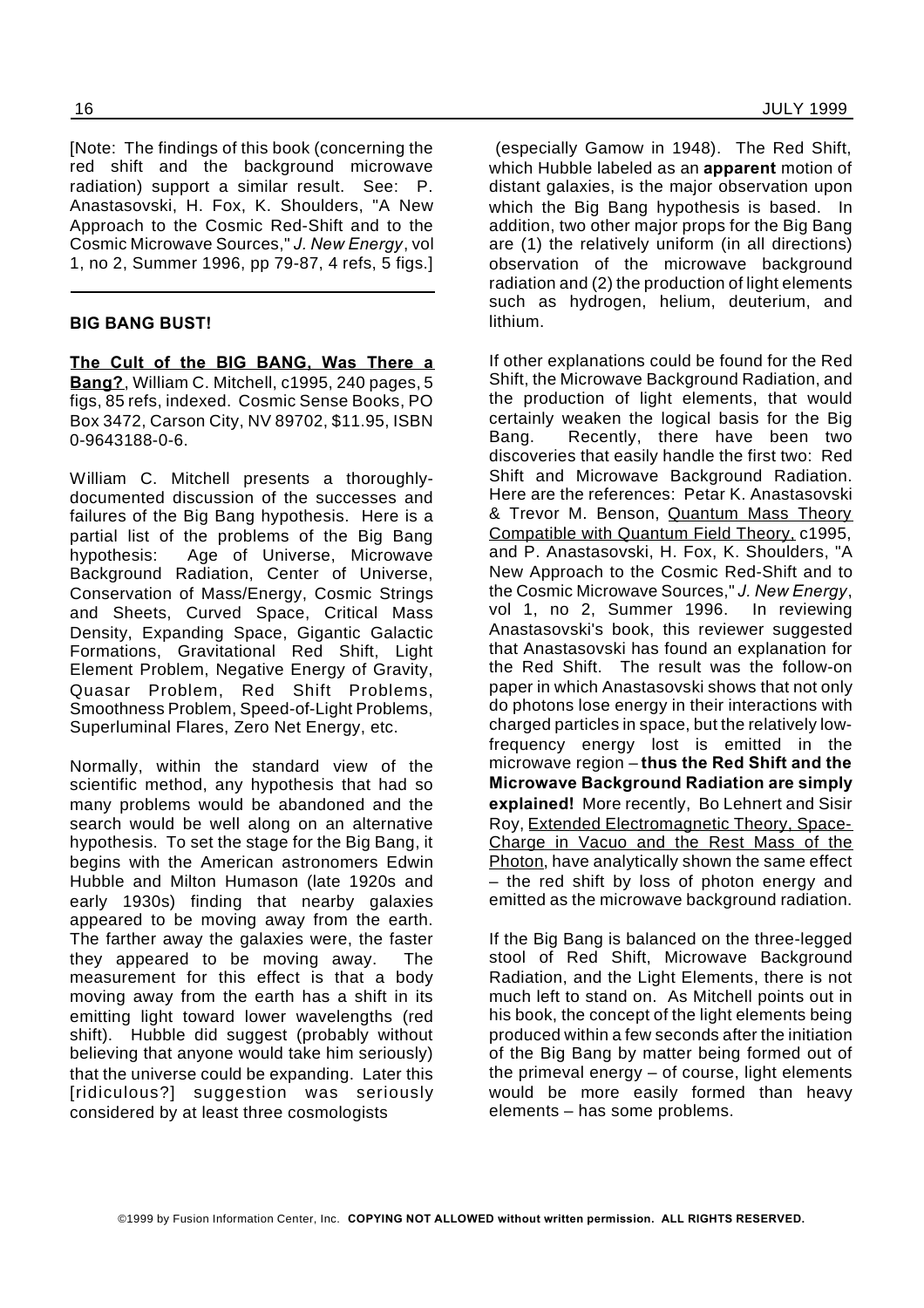William Mitchell cites the biggest problem for the Big Bang is to explain the operation within the context of conservation of mass and energy. As the Big Bang hypothesis has matured (from the original guess of 2 billion years ago to the present day "corrections" to 10 to 14 billion years ago), the process has been accomplished with **retrodiction**. **Retro**diction is akin to **pre**diction except that retrodiction occurs after the discovery of new observations, whereas prediction is provided before the discoveries. In other words, the Big Bang theory has been continuously updated in an attempt to explain the many new cosmological discoveries. **If there is still some degree of logical awareness among the Big Bangers,** it will be interesting to observe how they handle the much simpler explanations of the Red Shift and the Microwave Background Radiation.

William Mitchell has provided an in-depth study of all of the many facets of the Big Bang. He has exposed the multitude of problems, often by citing the Big Bang proponents. In addition, Mitchell begins his book with three excellent chapters summarizing the history of Relativity, the Standard Model of Particle Physics, and Quantum Theory. The book is worth buying and reading just for these three chapters.

In Chapter 19, Mitchell discusses an optional cosmology - a Near Steady-State Theory. This discussion was provided before the information about the Red Shift (as cited above) was available to Mitchell. It is highly probable that Mitchell and other cosmologists will revel in the concept that photons lose energy in traveling the immensity of space. It is, therefore, **pre**dicted that the continuation of exploration into the depth of the heavens will find more and more galaxies (as has been the case with the Hubble Telescope observations); that the farther off these galaxies exist, the greater will be the Red Shift; and there will be no observable edge to the universe nor evidence for a Big Bang. The conclusion is that as an explanation for the wonders of the heavens, the **Big Bang is a Bust.**

# Letters to the Editor & Others

#### **LETTER FROM HAROLD ASPDEN**

I appreciate your sending me Dr. Wingate Lambertson's address. I have been in contact with him and already he has updated me on his efforts. Reading between the lines, I suspect he is having troubles with overheating of his cermet dam. As I see it, the action in several of these experimental pursuits which deliver excess energy is the setting up of a positive ion space charge. This applies to Win Lambertson's device, Paulo Correa's device, and the device of Ken Shoulders. That implies heat, possible pulsing, and the delivery of excess electrical output is at the price of excess heat, but the more important consideration is the problem of understanding the physics involved.

That is why I have set my task as the demonstration of the possibility of tapping excess energy from the magnetic inductive process, where heat is not a problem and where I feel I have insight into the physics that is at work. However, I do stress that we should be working together in a concerted challenge to undermine the hot fusion establishment by attacking their belief that 150,000,000 Kelvin at the central core of the Sun is the trigger for the release of nuclear energy from hydrogen.

This is a chicken and egg argument. The hot fusionists cannot explain the Sun's energy source, but once nuclear transmutations were discovered, they said immediately that nuclear reactions had to be the heat source. Yet they say it needs high temperatures to trigger the reaction and I say that once you get above 6000 Kelvin you get ionization anyway. Two free protons have a mutual rate of gravitational acceleration (attraction) that is 1836 times that between two free electrons, and so the hydrogen plasma must develop a form in which there is a distribution of positive charge with a surrounding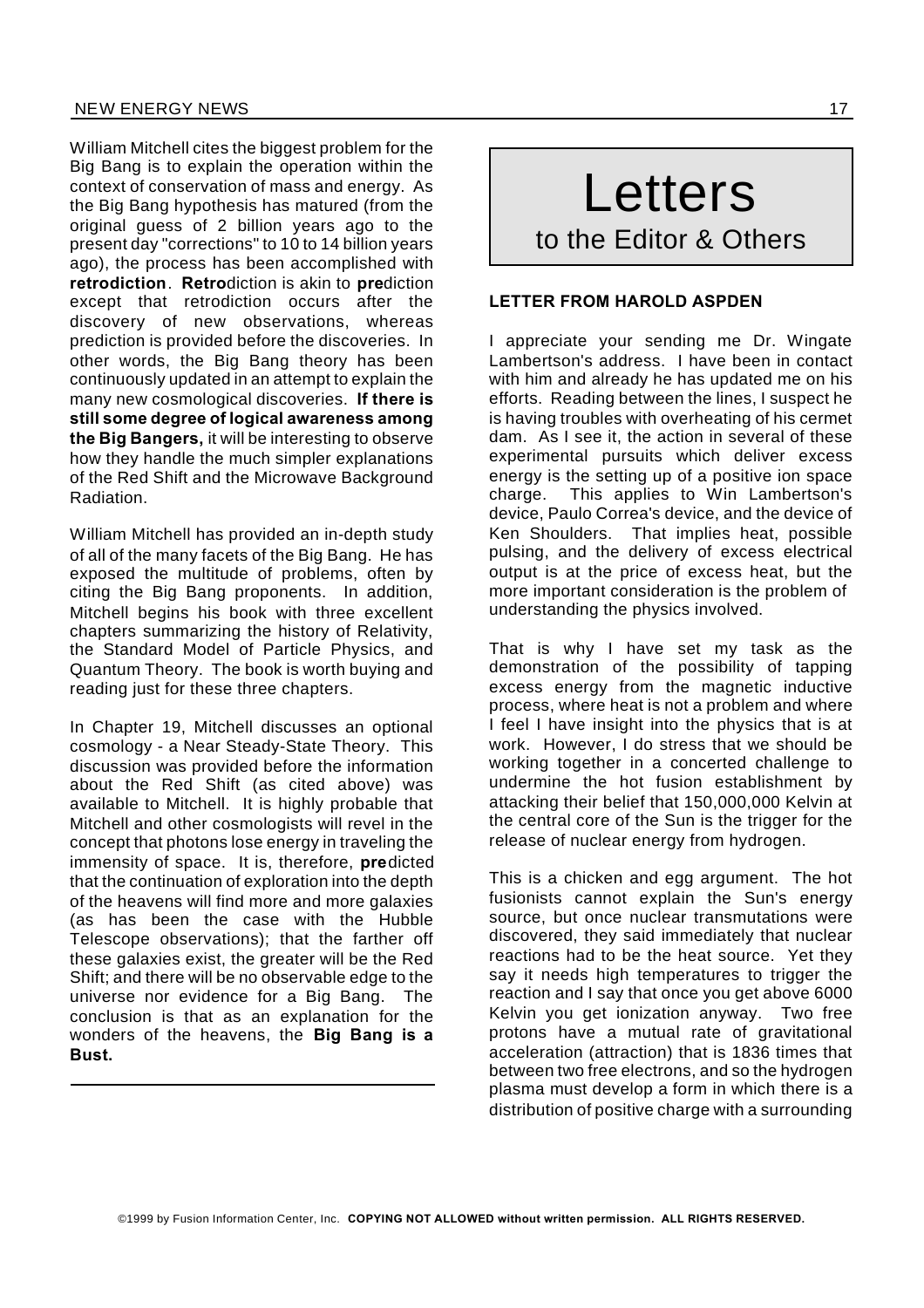spherical shell of negative charge. That is analogous to the positive, ion-core charge that I see in the Lambertson, Correa, and Shoulders research. So maybe the Sun itself, with its ever active electric discharges is pumping energy from the enveloping space medium and maybe the Sun is not 100% powered by hot fusion reactions but by a combination of aether energy and perhaps some cold fusion effects.

My suggestion is that, whatever our interest. whether motors, discharge phenomena or cold fusion, we have a common cause, which is that of undermining the popular belief that the Sun has a core temperature that has to be up in the 100,000,000 Kelvin region. My case is simple. Once there is ionization, the proton population has a radially-inward displacement relative to the electron population and this means equilibrium as between gravitational attraction and electrostatic repulsion, making for a uniformly dense solar body. The average mass density of the Sun is 1430 kg per cubic meter. Compress hydrogen gas to the point where the electron K-shells come into contact and, assuming random but close packaging, and you get no more than 1700 kg per cubic meter. Yet solar physicists say that the mass density at the Sun's core is 160,000 kg per cubic meter. They are talking nonsense, given that the hydrogen atom, when ionized, splits into a free proton and a free electron.

If the Sun is at a temperature of the order of 6000 Kelvin throughout its interior, then everything makes sense, if only we can accept a new source of energy operative at or below that temperature, whether we think of the Fleischmann and Pons theme or the theme you term the **Aspden Effect** that builds on the radial charge displacement feature.

I have let myself get carried away but trust you will understand. For my part, my strategy now is to pursue my motor efforts to prove beyond doubt that we can tap energy from the quantum underworld by the phase-lock (the **Aspden Effect**) involving what governs the Bohr magneton in a ferromagnet and then complement that by challenging the hot fusion

world about their belief that our Sun is as hot in its core as they imagine it to be.

[Dr. Aspden added the following:] I now see the topic as even more important as a way of challenging the hot fusion hostility towards cold fusion. It seems manifestly logical to regard the contact of the K-electron shells of adjacent hydrogen atoms as inducing ionization. Imagine two hydrogen atoms with their electrons colliding so as to arrest one electron with the other, gaining energy which allows it to move away from its associated proton. The atom depleted of energy will recover somehow (by tapping energy from the quantum underworld), because you cannot escape from the fact that the hydrogen atom strives to keep its state of perpetual electron motion. However, the electron that got away in the ionization event will find itself recombining with a proton and that generates photon emission. So it seems to me that the Sun is really an engine which taps energy from the quantum underworld and radiates that energy in a process that keeps within the 6000K (or rather 5800 K) temperature of the Sun that we see. [This insightful observation is supported by Dr. Harold Puthoff's description of the stability of the hydrogen atom by having the orbiting electron tapping energy from the same "quantum underworld" or Zero-Point Energy to maintain its eternal circulation without falling into the Hydrogen nucleus. Ed.]

#### **LETTER FROM M. BURTT IN INDIA**

#### **Without Any Maker**

Kirschner, the famous astronomer had a scientist friend visiting him. The friend professed disbelief in God. One day, this friend was admiring a working model of the solar system that stood upon a table. By turning a handle, the planets could be made to revolve in their respective orbits around the sun.

"Very ingenious indeed," he remarked. "Who made it?"

"Oh! Nobody in particular," replied Kirschner.

"No, really tell me. I want to know who made it." "Nobody made it, it just made itself."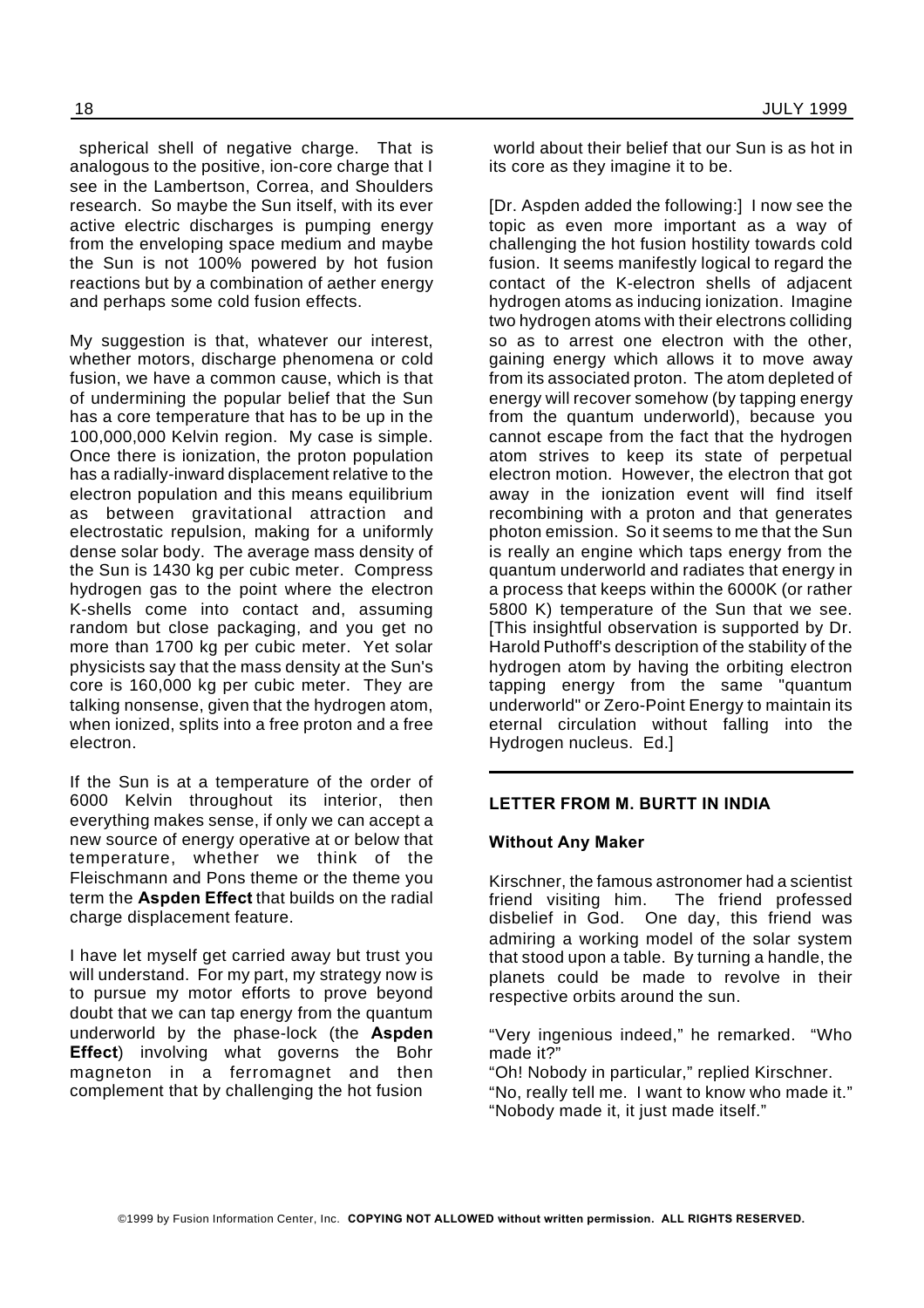#### NEW ENERGY NEWS 19

The friend began to see the point and was annoyed. "I see you are trying to be funny."

"Is it not rather you that are funny? You cannot believe that this model made itself, and yet you can believe that the real sun and moon and stars, the vast universe in fact, came into existence somehow without any maker!"

#### **LETTER FROM SHIUJI INOMATA**

(President, Japan Psychotronics Inst., Niigata, Japan)

Japan Technology Transfer Association (JTTAS), which is a non-profit organization under the wing of Japan's MITI (Ministry of International Trade and Industry), has set up the Committee for the Industrial Application of Ki-Energy. The Chairman of the committee is Dr. S. Inomata, JPI President, and former MITI scientist.

The purpose of the committee says that energy policies have been stalemated, because of the environmental and global warming problems. But by the presentations and discussions at the 1st and 2nd Int. Symposium on Consciousness, New Medicine and New Energy, 1996 and 1998 in Tokyo, the existence and the applicability of clean and limitless energy which has not been considered within the framework of conventional physics has become clear. This energy could be called "Ki-Energy" from the standpoint of Eastern philosophy, and its existence has become evident from the reorganization of the conventional physics.

In view of these situations, this committee is to propagate the "New Paradigm Science" theories which can explain this new energy process and the R&D information about N-Machine and other Over-Unity energy devices to industry personnel and to MITI bureaucrats.

JTTAS is also to organize a symposium for industries and science-technology community. JTTAS is located in Akasaka, Tokyo. The secretary is Mr. T. Takamori. Tel. (03) 5573- 2701 Fax (03) 5573-2722.

Dr. Brian O'Leary, Hawaii, USA, and Dr. Beverly Rubik, San Francisco, USA, are the overseas advisory members of this committee. (From *JPI NEWS*, April 1999)

For the Ki-Energy, refer to S. Inomata, "Science of Consciousness and New Scientific World-View - We are in the midst of the 2nd Copernican Revolution," *J. New Energy*, vol 2, no 3/4, 1997.

[Note: MITI is the organization that sponsored Japan's work on "New-Hydrogen Energy."]

#### **LETTER FROM ALEXANDER S. LABOUNSKY** RE: Is Infinite Speed the Only Option?

Thanks for the reference to the Shipov paper. That name  $-$  as an author  $-$  sure does sound familiar. The infinite and near-infinite propagation superluminal condition was speculated upon by Whittaker in 1903 relative to longitudinal wave phenomena – specifically gravity transmission. There are a number of papers of more recent vintage dealing with this subject – some of which are those authored by Rodriques of South America (I think Brazil). Whatever I wrote on this was inspired from these sources.

I agree that any velocity that is extremely large relative to **c** is, for all intents and purposes, about as good as you are going to get to infinite velocity and is, in the practical sense, what's needed in the concept of simultaneous influence on all spatial points by quantum potentials (QP). You don't even have to go to straight-line physics journals for the infrequent article on superliminality.

Earlier in the 1990's, articles were published in IEEE society transactions and in trade journals, such as Microwaves and RF, the articles of Professor Ishii of Marquette University in which he documented meticulous lab measurements of the time to receive the leading edge of a pulse of microwave energy launched from one end of a well-matched, low-VSWR waveguide towards a receiving probe near the other end of the waveguide where a matched dummy load was located. The exact length from the launch probe to the receiving probe was measured down to the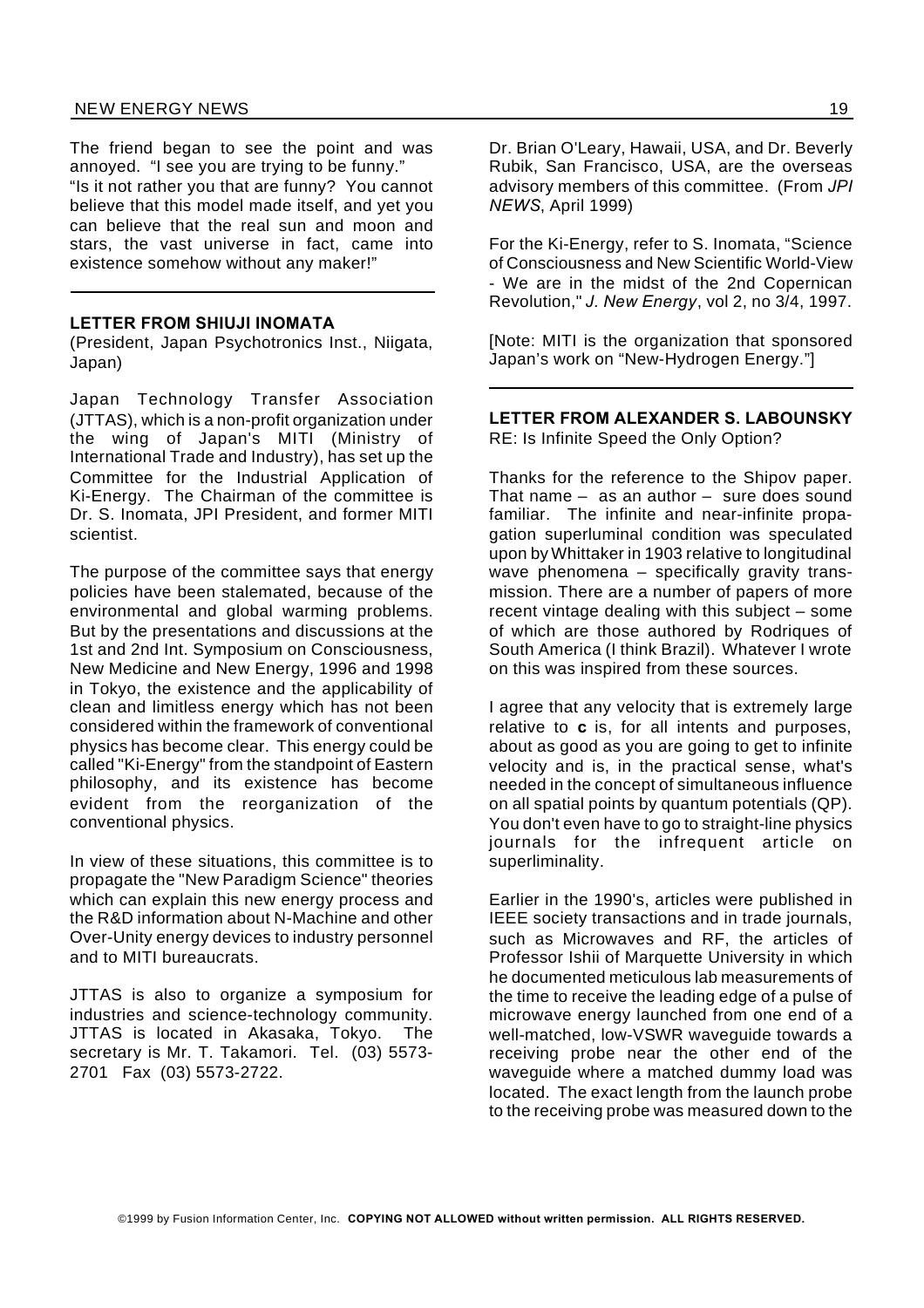last millimeter. The transit time was measured with documented-calibrated test instrumentation down to the last picosecond. The ratio of calibrated-measured distance to the calibrated-measured transit time was calculated and found to exceed **c** non-trivially -- to the tune of 40% and more above **c**.

The full details are disclosed in those articles. Of course these articles were attacked violently by many letters to the editors, as would be expected!

Alex Labounsky <alexander.s.labounsky@boeing.com> (714) 896-1061

#### **LETTER FROM OLIVER PLUNKETT**

#### **Bumper Power**

Overbalancing weights produce bumper power. The arrangement:

- 1. Wheel
- 2. Shaft
- 3. Ovals with arms
- 4. Arm weights
- 5. Bumpers
- 6. Governor (not shown)



Action:

When the wheel is set in motion, ovals with arm weights overbalance and swing into bumpers non-stop.

(published abroad 10 May 1999)

Oliver Plunkett Gospel Oak, London England

#### **SENATOR CONRAD BURNS SUPPORTS NEW TECHNOLOGY**

Courtesy Wayne Powell

The following letter to INE-member Wayne Powell from U.S. Senator Conrad Burns represents a major event in INE's continuing efforts to present the truth of new-energy developments to DOE and to the Congress of the U.S. Special information has been previously sent to Senator Murkowski (Alaska), Chairman of the Energy and Natural Resources Committee, and to committee staff leaders. A great deal of praise should go to Richard Shamp, member of the National Republican Committee, for his efforts in Washington, D.C. to educate selected elected and appointed officials on newenergy developments.

Dear Wayne:

Thank you for your recent letter on the nuclear waste dilemma facing the nation. I appreciate your thoughts.

I do sit on the Senate Energy and Natural Resource Committee which oversees the Department of Energy, and I am aware of much of the research you cite. In fact, during our recent discussions on Yucca Mountain and the possibility of a nuclear waste repository at that site, I have had a number of conversations regarding the transmutation technology that you mention.

Following these discussions, it has been decided that we will be offering an amendment either in committee or on the floor that will create an office within the Department of Energy to administer the continued research and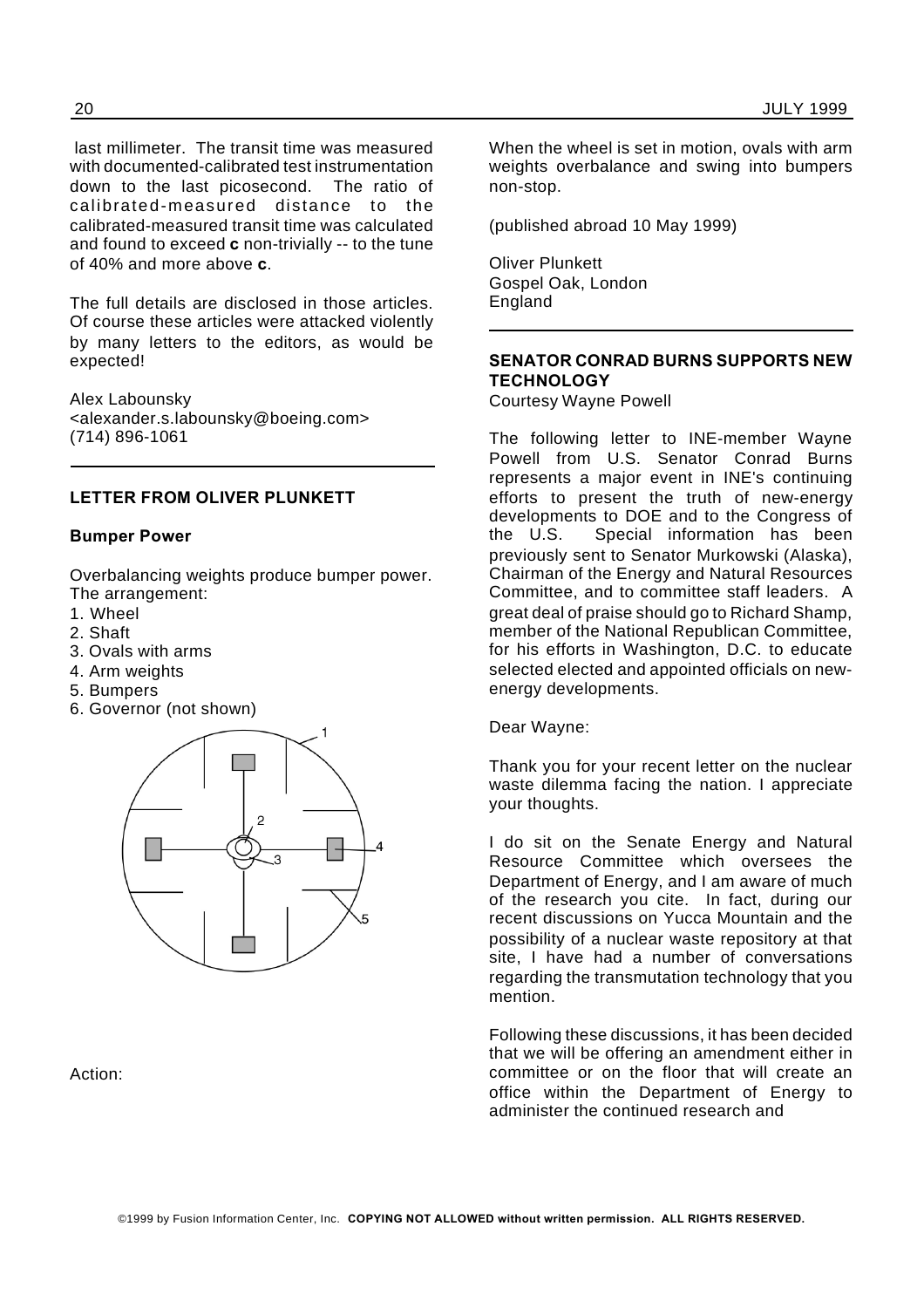#### NEW ENERGY NEWS 21

development of transmutation to use the energy potential and to reduce the harmfulness of nuclear wastes. Additionally, this amendment will aim to ensure that we look at the potential of the waste before permanently putting it in Yucca.

Thanks again for contacting me. Please don't hesitate to call or write with any other concerns you may have. If you get an opportunity, please visit my web page at: http://burns.senate.gov/.

Sincerely, /s/ Conrad Burns United States Senator

#### **LETTER TO SENATOR MURKOWSKI'S STAFF**

The following are excerpts from a May 26, 1999, letter to the Energy and Natural Resources Committee, chaired by Senator Murkowski:

Dear Sir,

As the editor of the *Journal of New Energy*, ...

Another aspect of the high-density, chargecluster technology is the ability of electron charge clusters to ionize gases (such as hydrogen) and transport the positive ions. Although the charge clusters carry only about one positive ion for each 100,000 to one million electrons, the number of positive ions can be quite large. With only a 5,000 volt potential, such a combined charge cluster can be accelerated to about one-tenth the speed of light. It is classical physics that positive ions (such as protons from hydrogen gas) impacting a target at one-tenth the speed of light will create nuclear reactions. Therefore, Trenergy, Inc., a Utah company, is developing technology for the **on-site stabilization of high-level, radioactive wastes – such as spent fuel pellets.**

Obviously, the development of these new technologies should be of considerable interest to your committee and, of course, to Senator Murkowski. We would be pleased to provide you with much more detailed information if you are interested.

Hal Fox, Editor, *Journal of New Energy*

It may only be coincidence, but the above letter did precede the favorable committee vote to leave the spent fuel pellets at the nuclear-powerplant sites where they are currently stored. Ed.].



#### MEETING REPORT

### **COMMENTARY ON CONFERENCE ON FUTURE ENERGY**

by Jeane Manning

The Conference on Future Energy (CoFE), in Bethesda, MD, presented an interesting mix of viewpoints, and Tom Valone and Marc Whitford of Integrity Research Institute and their volunteers deserve credit. They broadened discussion by inviting speakers from traditional alternatives and from the U.S. Department of Energy.

The first guest speaker, Ken Shoulders, told how to use micron-sized clusters of electrons in a particular experiment, and offered to consult with any competent tinkerers who are willing to spend a mere \$60 apiece for materials to work in their home laboratories on it. The charge clusters "perform a low-energy phase transformation when interacting with solid material, propelling the electrons to high velocity without conventional heating." This new energetics is an amazing field of enquiry, and by offering to share a corner that he isn't using, Shoulders opened the gate to a new technology for interested experimenters.

CoFE lectures were videotaped. Other sources of information on the work of Ken Shoulders and his partner, Steve Shoulders, are a book on EV history, a CD-ROM, and of course the NEN newsletter.

One of the speakers at CoFE was Les Adam, who hosted the first such meeting I attended -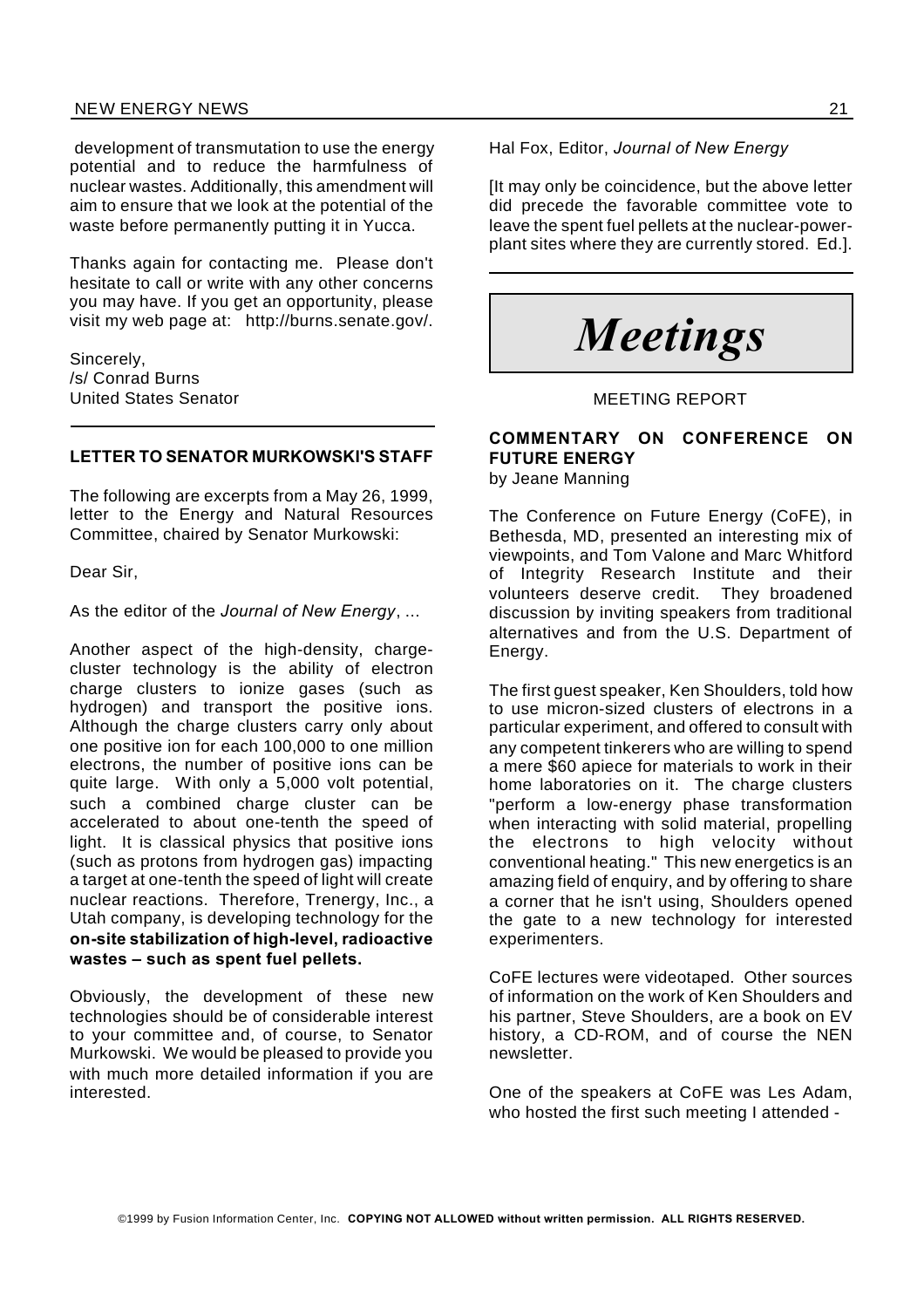his 1986 "Meeting of the Minds" in southern California. Valone and Paul Brown spoke there. Adam is planning a Meeting of the Minds at the new AZ Industries facilities in Arkansas, August 20-22, 1999. (www.futuremag.net) Les and his brother Harley manufacture magnetic fuelefficiency boosters, electric pulse drive cars, and helicopters powered by hydrogen peroxide.

Nuclear physicist Paul Brown, known for his betavoltaic devices, has nine other patents. He uses tritiated amorphous silicon as an energy-conversion semiconductor in the devices. Brown also has a process for photo-remediation of radioactive waste, which is undergoing government tests. Understandably since others are funding the research, neither Brown nor Shoulders talked about the newest aspects of their work. For his pioneering work, Brown received an award from Integrity Research Institute at the CoFE banquet.

Although traditional solar power was not represented at CoFE, there was a wind-power lecture. Kent Robertson said windmills are now as quiet as a bathroom fan, and are the fastest-growing alternative energy industry in the USA.

A newcomer to New Energy conferences, David Wallman, is an electrical engineer from the University of Nebraska, who uses high-voltage arc discharges in water containing carbons, and accesses the released gases. It seems to be an over-unity process. The unique hydrogen-based gas product has properties of a stable, versatile clean fuel. Wallman demonstrated his carbon-arc machine, cautioning us about the blinding light it emits.

Also on liberating internal energy from water, physicist Peter Graneau gave a paper co-authored by his son Neal of Oxford University and by George Hathaway of Toronto. Their arc discharges do work reliably in the laboratory, and cause cold fog explosions at 150 per cent efficiency. The next challenge is to produce electricity in a cost-effective way.

Tom Valone's slide presentation put Zero-Point Energy in historical perspective and included its basic physics, first patent, articles and

experiments that have made NASA and the DOE reconsider ZPE.

Bruce Perrault talked about a Radiant Energy Generator and his valves which pump electrons from earth ground to be stored in high-voltage capacitors. "A second stage converts the HV charge to usable power at any frequency." Perrault said that an employee of a major auto company bought materials from his NuEnergy website, and now the company "reproduced my work" and has a patent pending.

A journalist who writes for mainstream publications listened to CoFE speakers, then shared his insights at the appropriate time - the feedback session at the end of the two days of lectures. His feedback was that journalists are unimpressed with a meeting that includes "UFO" among its scheduled topics, and/or includes speakers who seem to be more in the mode of selling products than of presenting knowledge.

Dr. Steven Greer did use the U-word in his presentation "Evidence of Free Energy Suppression." He commented wryly that when people go to a UFO conference and talk about free energy, they are told to not talk about wacky stuff because the UFO researchers want credibility for their conference. Meanwhile, "If you go to a New Energy conference and talk about UFOs, someone says 'don't talk about that; it's rubbish; it's crazy; it's lunatic fringe. We want to be credible.' In reality it's two sides of one coin. The pot is calling the kettle black too, because there's plenty of fringe nonsense in both movements." Greer is the strategy man for an inventor of an electromechanical overunity device, but his speech also led up to the suggestion to "Tell your congressman to get a disclosure of covert projects."

Paul Pantone demonstrated his GEET Fuel Processor, an invention intended to do away with carbon exhaust, and said a manufacturer was ready to go on a 16-kilowatt variable-speed model for boats. The invention's possibilities listed by Pantone included: burning tires without emitting polluting vapors, running an 18-wheeler truck on gasoline, and adding oxygen to an environment.

David Goodwin of the U.S. Dept. of Energy's Office of High Energy and Nuclear Physics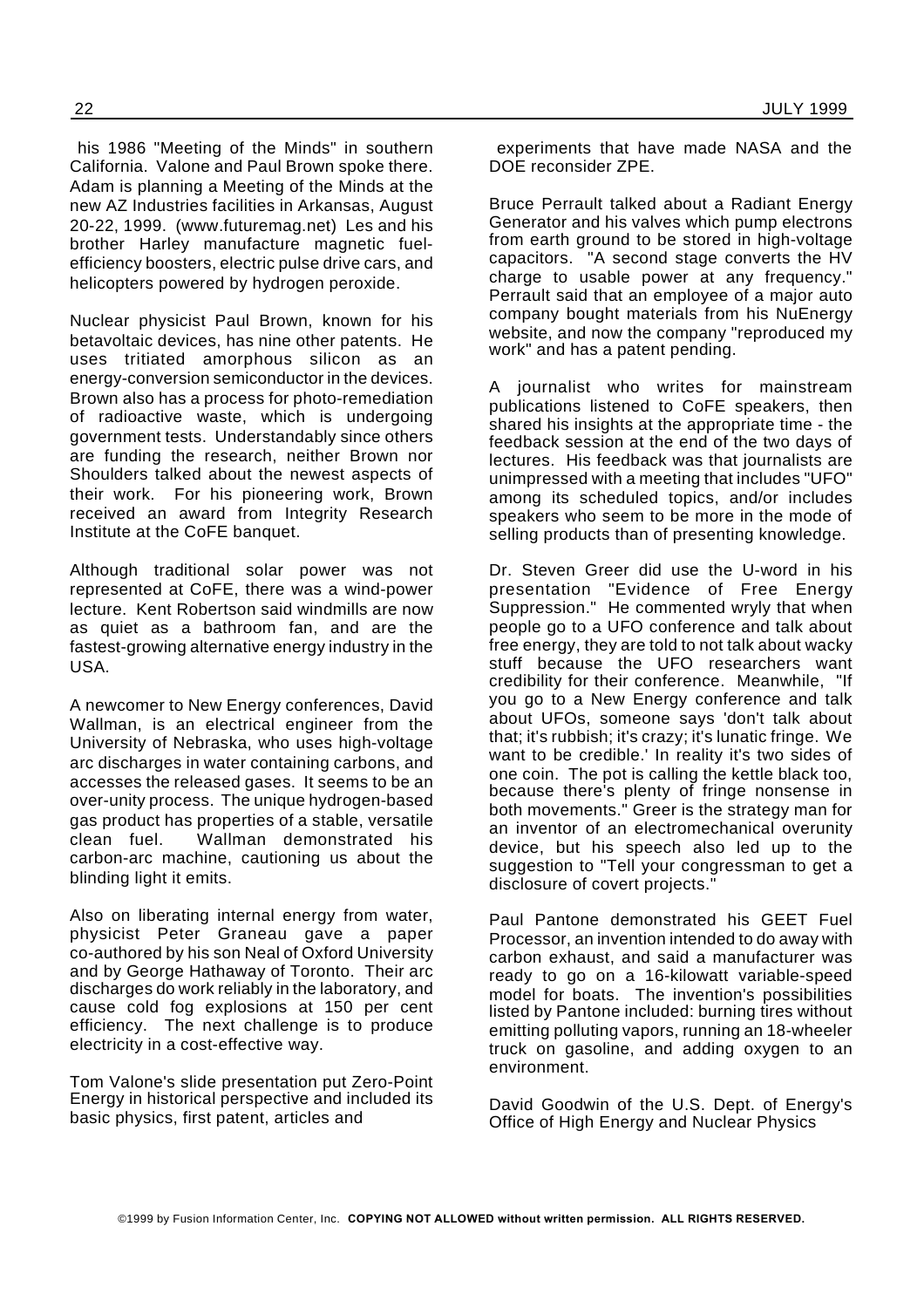#### NEW ENERGY NEWS 23

talked about cleaner fuels and vehicle improvements, advanced batteries, fuel cells materials and electronic materials – his area – then reported on a Breakthrough Propulsion Physics conference. Goodwin stayed calm when a questioner said the government "sabotages free energy" while mega-corporations get taxpayers' money. "I do not understand the politics," Goodwin replied. Regarding zero point energy, he acknowledges that it is a future energy possibility, but "has a long way to go." He works on applications and development of technologies, while ZPE research is basic science, he said. It seems DOE is not mandated to do that. Nevertheless, the audience apparently appreciated the good will and courage shown by Goodwin's attendance at CoFE – at the end of his talk he was strongly applauded.

Thomas Van Flandern, author of Dark Matter. Missing Planets and New Comets, gave a lecture, "Complete Gravity Model and Free Energy," that was a highlight of the conference for many. He cited Phys.Lett.A (1,1,99) in backing up his statement that propagation of gravity has been shown to exceed the speed of light. "The LeSage interpretation of particlegravity is favored by new findings, suggesting that propulsion and gravitational shielding is possible."

There were other highly qualified speakers., especially in the field of research which Edmund Storms describes as Assisted Nuclear Reactions. Storms, professor George Miley, Eugene Mallove and Robert W. Bass gave workshops on aspects of the field. "Cold fusion" researchers will want to order those workshop audiotapes.

I came home with a CD on Zero Point Technologies (by Frank Znidarsic, 481 Boyer St, Johnstown PA 15906) that uses multimedia to show new ways of looking at cold fusion and related topics, and videos, including the new broadcast-quality Cold Fusion: Fire from Water video which premiered at CoFE by *Infinite Energy*. It's fast-moving as well as informative. I showed the 70-minute version to a lay group in Vancouver, Canada, and their attention never wavered.

#### UPCOMING MEETINGS

**INE'99 SYMPOSIUM FOR NEW ENERGY** August 27 & 28, 1999 Salt Palace Convention Center (Downtown Salt Lake City, Utah)

Register by August 15, 1999 us\$100.00 Register at door us\$150.00

Contact: Robyn Institute for New Energy 3084 East 3300 South Salt Lake City, Utah 84109-2154 Phone: 801-466-8680 Fax: 801-466-8668 E-mail: <halfox@slkc.uswest.net>

Key speakers will include: Dr. Ruggero Santilli, Tom Bearden, Moray King, Hal Fox, with introductions by Dr. Pat Bailey, Pres of INE. Topics include: The new EM Mathematics (a major announcement), Charge-Cluster Technology (EV-ology), Power from Collapsing Hydrogen Atoms, Progress in Cold Fusion, Thin-Film LENR, and other energy-related papers.

#### **CALL FOR PAPERS INTERNATIONAL FORUM ON NEW SCIENCE**

Now preparing for the 10th Annual International Forum on New Science, to be held in Fort Collins, Colorado, October 21-24, 1999. We are finalizing our speakers list, and cordially invite your members and readers to submit 400 word abstracts for papers to be delivered at the Forum. We encourage professionals, para-professionals, educated lay-persons and those with unique or valuable information or accelerated insights in the areas of New Science (New Energy, New Health, New Spirituality, New Psychology, New Economics, New Paradigms, New Inter-Planetary Studies, etc.), to submit abstracts right away. This is a professional Forum, open to the public.

©1999 by Fusion Information Center, Inc. **COPYING NOT ALLOWED without written permission. ALL RIGHTS RESERVED.**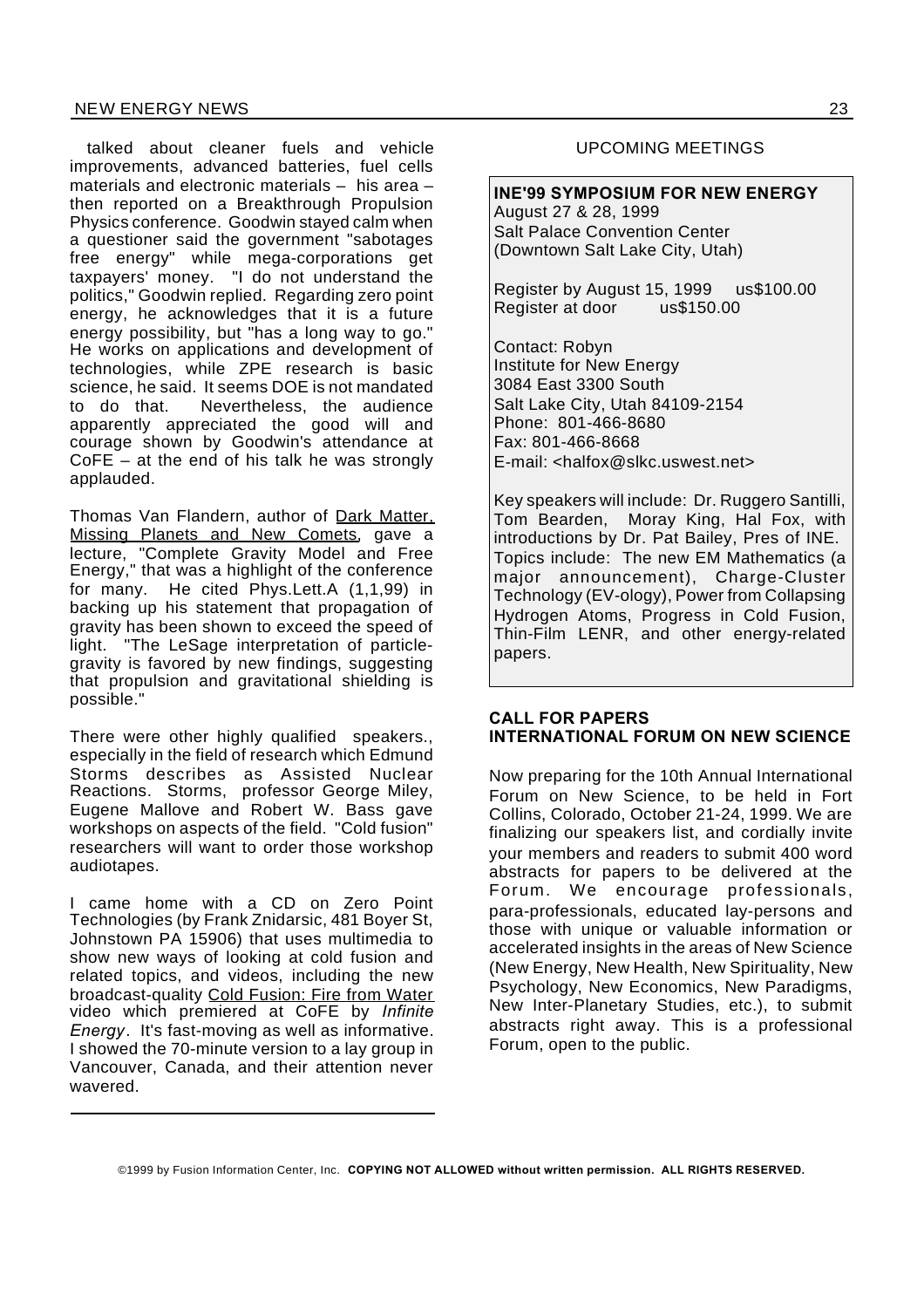We anticipate that this 10th Forum is going to be a very high-minded event. You'll hear more from us as the year unfolds. Please SEND US YOUR ABSTRACTS, or Contact us: IANS, 1304 S. College, Fort Collins, CO 80524; 970-482-3731; FX.: 970-635-0888; e-mail: lucie@frii.com.

#### **34th IECEC Intersociety Energy Conversion Engineering Conference** August 1-5, 1999

Hotel Vancouver Vancouver, British Columbia, Canada

#### **"Engineering an International Energy Strategy"**

This conference provides a forum to present and discuss engineering aspects of energy conversion, advanced energy conversion systems and devices, energy utilization and efficiency, environmental issues, and policy impacts on the research, development and implementation of energy systems. Papers dealing with all engineering aspects of the general topical areas above are welcome.

General Chair: Dr. Jerry Beam Air Force Research Laboratory Ph: 937/255-6226 Fax: 937/476-4781 Email: beamje@wl.wpafb.af.mil

Program Chair: Michael G. Schneider Sundstrand Corporation Ph: 815/394-4952 Fax: 815/394-3897 Email: mgschneider@snds.com

#### Sponsors:

Society of Automotive Engineers (SAE) - 1999 Conference Administrator; American Institute of Aeronautics and Astronautics (AIAA); American Society of Mechanical Engineers (ASME); American Nuclear Society (ANS); American Institute of Chemical Engineers (AIChE); Institute of Electrical and Electronics Engineers (IEEE)

#### **INSTITUTE OF NUCLEAR MATERIALS MANAGEMENT**

40th Annual Meeting, July 25-29, 1999 The Pointe Hilton at Squaw Peak, Phoenix, Arizona

The 40th Annual Meeting will provide attendees with a professional forum for the exchange of the latest technical information in nuclear materials management. The meeting will address all aspects of nuclear materials management. Can be reached at INMM Headquarters at (847) 480-9573; Fax (847) 480-9282

#### **4TH ASTI WORKSHOP ON ANOMALIES IN HYDROGEN / DEUTERIUM LOADED METALS**

22-24 October 1999 Hotel Villa Riccardi, Via al Monte 7, Rocca d'Arazzo(AT)

E-mail: mr.collis@physics.org Web site: netcity.it\coldfusion

The entire hotel is already pre-booked for the nights of 21, 22, 23 so we will make any reservation on your behalf. Accommodation will cost attendees just 45,000 lire per night (about \$25).

This year there will be a workshop fee of 250,000 Italian lire as a contribution towards meals which will be provided by the organization. All participants will receive a copy of the Proceedings of the 3rd Workshop published by the Italian Physics Society (Societa' Italiana di Fisica). Notwithstanding the introduction of the workshop fee, the cost of attending the workshop may even be lower than in previous years because of the lower board and accommodation costs.

If you would like to present a paper, book a room, or simply attend the workshop, please contact me as soon as possible because space is limited.

Check out the website for the latest details.

Yours sincerely Bill Collis (Local Organizer)

©1999 by Fusion Information Center, Inc. **COPYING NOT ALLOWED without written permission. ALL RIGHTS RESERVED.**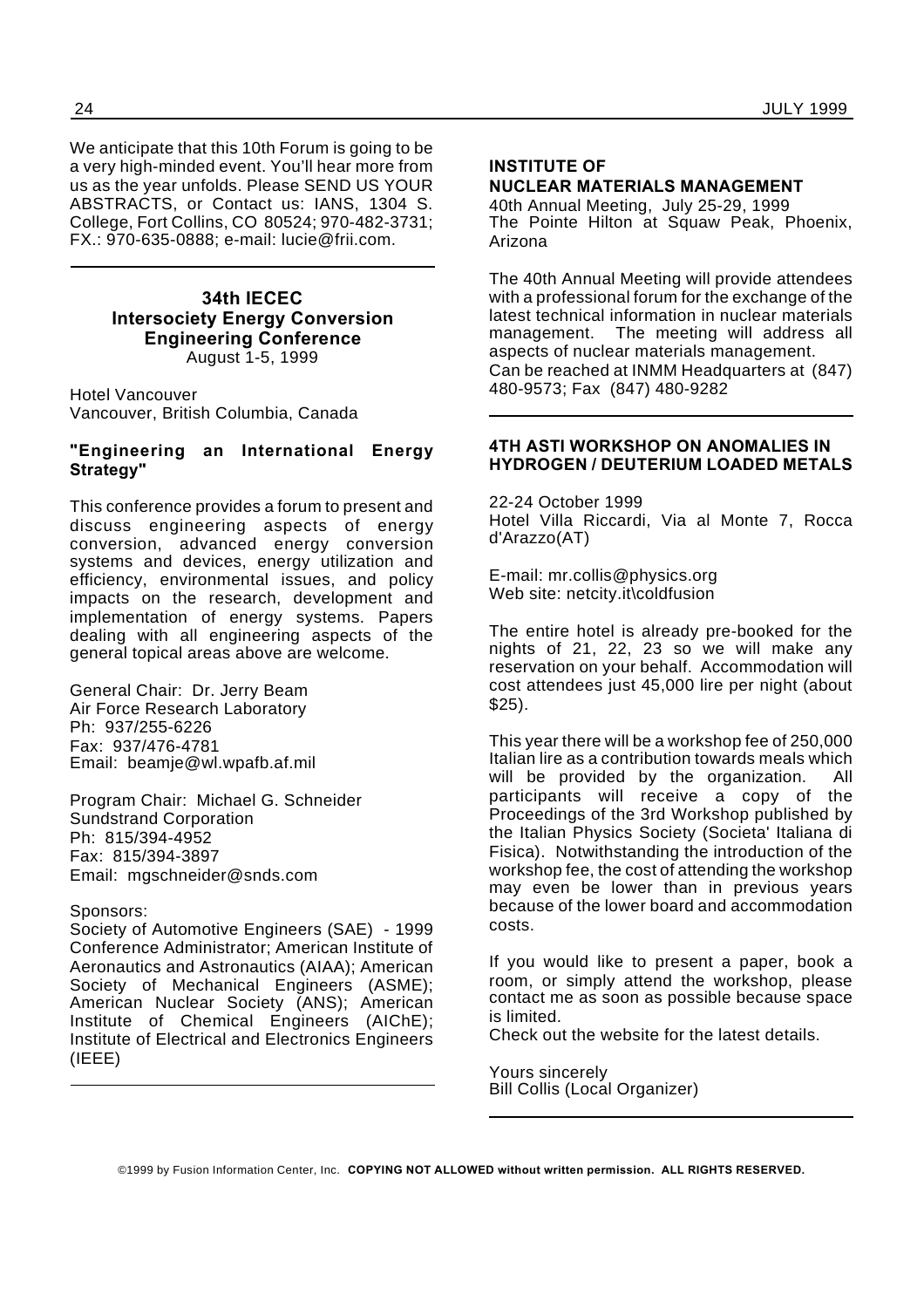#### **EXOTIC RESEARCH CONFERENCE**

New Location & Dates: Phoenix/Mesa, Arizona, July 22-25, 1999

http://www.exoticresearch.com

Conference Location: Holiday Inn, 1600 South Country Club Drive, Mesa, AZ 85210 Hotel Reservations: (602) 964-7000, rooms \$59.

The Exotic Research Conference scheduled in Seattle for March 25-28, 1999 has been changed to Phoenix/Mesa, Arizona. July 22-25, 1999. Those who previously preregistered will be contacted individually to make arrangements for refunds or transference of registration to the Phoenix Conference. If you would like to contact me, I can be reached at (520) 424-3581. http://www.exoticresearch.com

#### **SEVENTH RUSSIAN CONFERENCE ON COLD NUCLEAR TRANSMUTATION (RCCNT-7)**

The Organizing Committee of the Seventh Russian Conference on Cold Nuclear Transmutation (RCCNT-7) hereinafter expresses its deep apology and notifies you about rescheduling the Conference. It will be held on September 26 through October 3, 1999. The reason for the change is the situation with the International Cold Fusion Conference in Italy that has also been rescheduled for 2000.

The Conference is going to take place in hotel Olimpiyskiy in Dagomys near Sochi (one of the best Russian resorts on the shore of the Black Sea) on September 26 through October 3, 1999.

The program of the Conference includes the following subjects: 1. Experimental researches of Cold Fusion and Nuclear Transmutation; 2. Cold Fusion and Nuclear Transmutation theoretical models; 3. Cold Fusion applied technologies and devices.

The languages of the Conference will be Russian and English. If you want to take part in our Conference you should inform me by E-mail or fax until July 1 for I will be able to organize your providing with visa and hotel reservation. Please inform us of your e-mail address.

The registration fee of \$900 for participants covers: - conference proceedings and program; - a transportation from Sochi airport to hotel and back; - a hotel stay in Sochi; - the daily meals (breakfast, dinner and supper) during on September 26 through October 3; - the organizing fee.

Phone:(095) 464-78-81, (095) 946-15-51 P.O.Box 169 "Erzion" Center 105077 Moscow Russia Fax:(095) 151-89-65 E-mail: prfnart@hotmail.com

# Commercial Column

The following companies (listed alphabetically) are commercializing cold fusion or other enhanced energy devices: [Listings with your additional copy, or boxed, for small annual service fee.]

#### **COMPANY**: PRODUCT

**American Pure Fusion Engineering and Supply**: Warren Cooley, 1-800-789-7109 or 503-585-6746. Email to: Coolwar@aol.com

**Clustron Sciences Corp.**: Contact: Ron Brightsen, 703-845-8531.

**ENECO** is in the business of commercializing the exciting new field of low energy induced nuclear reactions in solids via patent licensing, joint-ventures, and co-operative research. ENECO, University of Utah Research Park, 391-B Chipeta Way, Salt Lake City, Utah 84108 USA. Contact Fred Jaeger, Voice 801-583- 2000, Fax 801-583-6245. Email: jaeger@ENECO-USA.com

**Fusion Information Center (FIC)**: Research and development of new energy systems. The world's most complete resource depository for cold fusion research information, as well as other new energy research including zero-point energy; space energy research; electronic, electromagnetic, and mechanical over-unity devices and transmutation. We are the publishers for *New Energy News*, and *the Journal of New Energy.* Voice 801-466-8680, Fax 801-466-8668. Contact Hal Fox.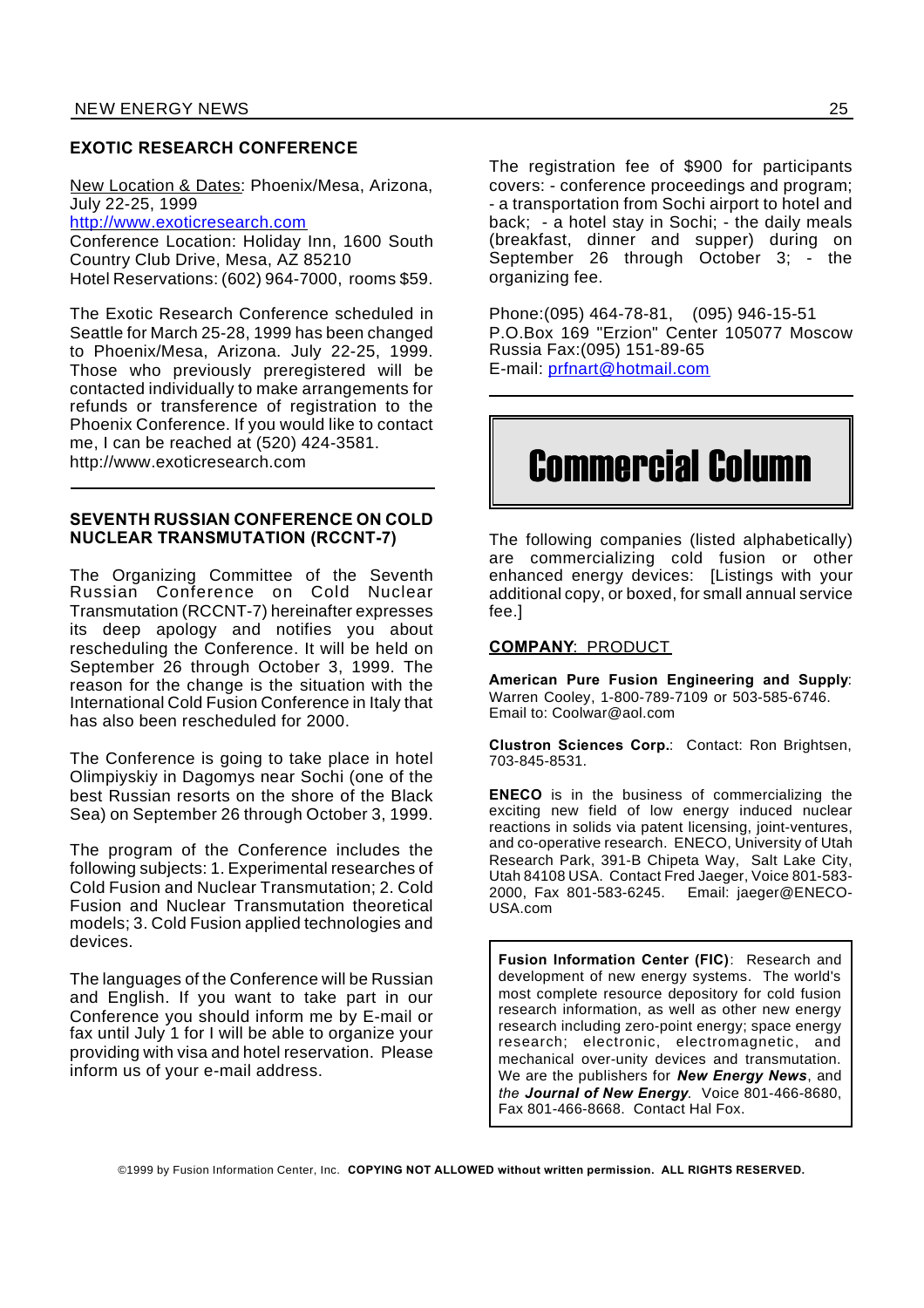**E-Quest Sciences**: Contact Russ George, FAX 415-851-8489.

**German Association for Vacuum Field Energy**: DVS-Secretariat, Feyermuehler Str. 12, D-53894 Merchernich, Germany. Tel: 011-49/(0)2443-8246 Fax: 011-49/(0) 2443-901880 E-mail: dvs@gptec.com Internet: www.gptec.com/dvs.

**Holotec AG**: Clean Energy Technology, contact André Waser, Gen. Mgr., Bireggstrasse 14, CH-6003, Luzern, Switzerland. Phone 011 41-41 360 4485, or Fax 011 41- 41 360 4486.

**Hydro Dynamics, Inc**.: Rome, Georgia. Contact James Griggs, Voice 706-234-4111 Fax 706-234-0702.

**JET Energy Technology, Inc.**: Energy Production and Utilization and Control. Weston, MA. Contact Dr. Mitchell Swartz, Voice 617-237-3625. Fax 617-237- 3625. http://world.std.com/~mica/jet.html

**Labofex, Experimental and Applied Plasma Physics**: Ontario, Canada. Contact Dr. Paulo N. Correa. Tel 905-660-1040 Fax 905-738-8427

**Magnetic Power Inc.**: Sebastopol, CA. Contact Mark Goldes, voice 707-829-9391, Fax 707-829-1002.

**Nova Resources Group, Inc**.: Denver, CO. Call Chip Ransford, Phone 303-433-5582.

**Trenergy, Inc.,** is developing new technology to stabilize high-level radioactive wastes. Contact at 3084 East 3300 South, Salt Lake City, UT 84109, Voice 801-466-8680, Fax 801-466- 8668.

**UV Enhanced Ultrasound**: Hong Kong. FAX 852-2338-3057.

**"YUSMAR" Scientific-Commercial Company:** President: Dr. Yuri S. Potapov, 277012 Kishinev, Moldova. Phone and Fax 011-3732-233318.

**Zenergy Corp.**: Founded in 1996 to facilitate the introduction of commercially viable energy alternatives. 390 South Robins Way, Chandler, AZ 85225. Contact Reed Huish, 602-814-7865, Fax 602-821-0967, e-mail: info@zenergy.com

Note: The Fusion Information Center has been acting as an information source to many of these companies. We expect to augment our international service to provide contacts, information, and business opportunities to companies considering an entry into the enhanced energy market.

#### **INFORMATION SOURCES**

*Advanced Energy Network Newsletter*, quarterly. Advanced Energy Network, P.O. Box 691, Rondebosch 7700 Capetown, Rep. South Africa.

*Antigravity News and Space Drive Technology*, bimonthly newsletter, pub. J.E.Cox Enterprise, P.O. Box 655, Marietta, GA 30061-655 (Phone 770-218-9693). Per year \$36. U.S., \$48 foreign.

*Cold Fusion Times,* quarterly newsletter published by Dr. Mitchell Swartz, P.O. Box 81135, Wellesley Hills MA 02181. Home Page: http://world.std.com/~mica/cft.html

*Cycles*, an R&D newsletter, published by Dieter Soegemeier, Editor, GPO Box 269, Brisbane, QLD.4001, Australia. Phone/Fax: +61 (0)7 3809 3257

*Electric Spacecraft Journal***,** quarterly, edited by Charles A. Yost, 73 Sunlight Drive, Leicester, NC 28748.

*Electrifying Times*, 3/year magazine. 63600 Deschutes Market Rd, Bend, OR 97701 541-388-1908, Fax 541-388-2750, E-mail <etimes@teleport.com> www.teleport.com/~etimes/

*Elemental Energy*, monthly newsletter, edited by Wayne Green, 70 Route 202N, Petersborough, NH 03458. Email: <design37@aol.com>

*Foundations of Science*, free newsletter pub. 4-6/yr., ed. David L. Bergman. Common Sense Science, Inc., P.O. Box 1013, Kennesaw, GA 30144-8013. 770-565- 5504 <Dbergman@CompuServe.com> www.cormedia.com/css

*Fusion Facts* has become a section in the *Journal of New Energy*.

*Fusion Technology,* Journal of the American Nuclear Society, edited by Dr. George Miley, 555 N. Kensington Ave., La Grange Park, IL 60525.

*Future Technology Intelligence Report* (FTIR), monthly newsletter, making available technological information now omitted from establishment media. Back issues available at substantially lower cost on the InterNet at <www.tarapublishing.com> FTIR, P.O. Box 2903, Sacramento, CA 95812 <ASu2431426@aol.com>

<sup>©1999</sup> by Fusion Information Center, Inc. **COPYING NOT ALLOWED without written permission. ALL RIGHTS RESERVED.**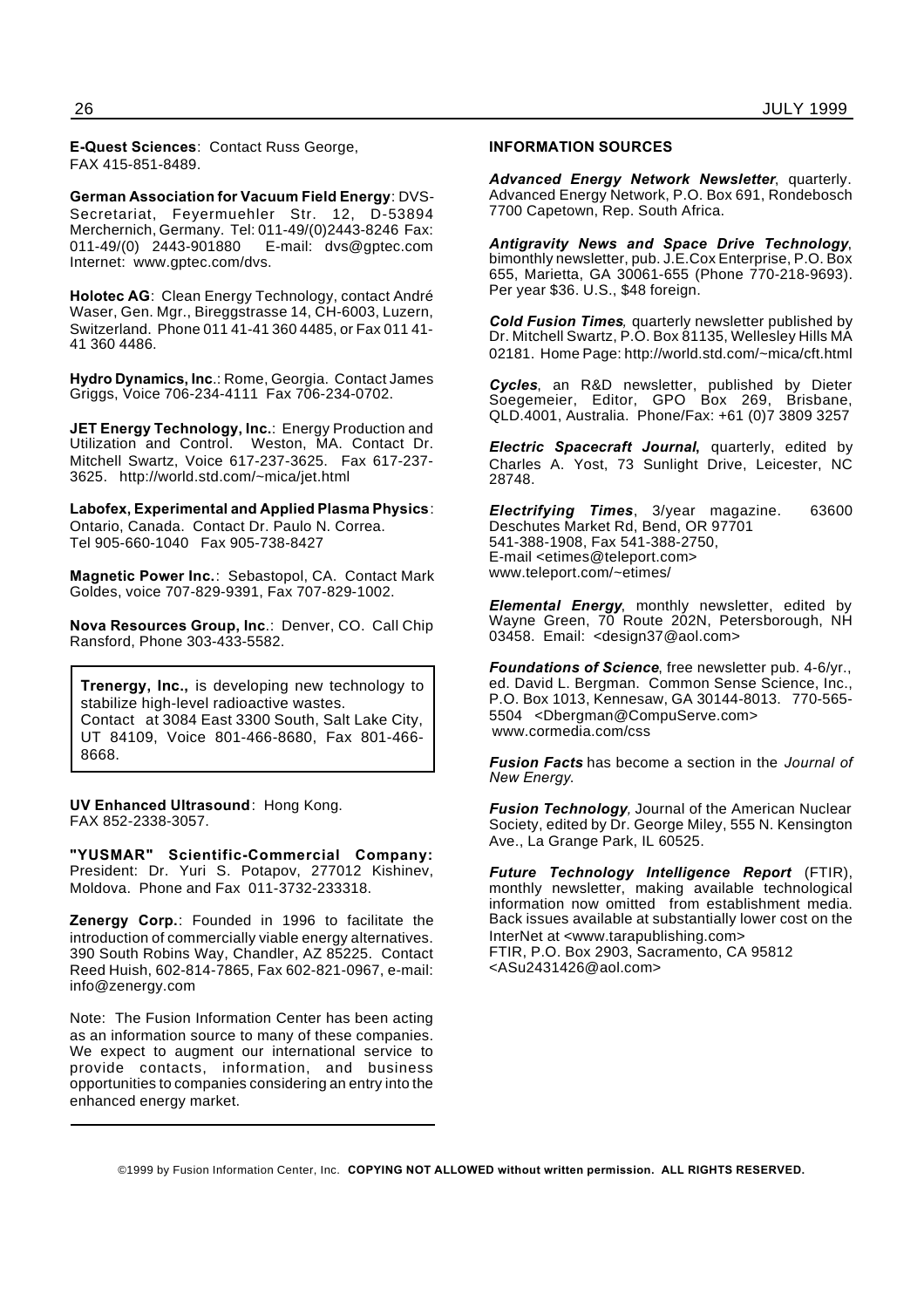**Institute for New Energy (INE),** organization to promote and help find funding for new energy research.

Visit our **Home Page**: www.padrak.com/ine/ which contains many important scientific papers and current reports on all areas of research.<br>E-mail: halfox@slkc.uswest.net

halfox@slkc.uswest.net

or ine@padrak.com

Salt Lake City, Utah. Voice 801-466-8680, Fax 801-466-8668.

> *New Energy News* monthly newsletter for INE, highlighting the research and development in the worldwide new energy arena. Edited by Hal Fox.

*Infinite Energy,* bi-monthly magazine. P.O. Box 2816, Concord, NH 03302-2816. Voice: 603-228-4516. Fax: 603-224-5975 E-mail 76570.2270@compuserve.com

**A.Keith Brewer International Science Library**, a nonprofit organization having a Tesla collection; new energy books, publications and videos; one of the German Association of Vacuum Field Energy archives. 325 N. Central Ave., Richland Center, WI 53581; Phone: 608-647-6513; FAX: 608-647-6797; e-mail: drbrewer@mwt/net; web site: www.mwt.net/~drbrewer.

*Journal of New Energy***,** quarterly, presenting papers representing the new areas of energy research, leading-edge ideas in the development of new energy technology, and the theories behind them. Published by the Fusion Information Center, Inc. Editor: Hal Fox. Address & phone above.

**KeelyNet BBS** - Jerry Decker, 214-324-3501 Internet: www.keelynet.com E-mail: jdecker@keelynet.com

*Planetary Association for Clean Energy Newsletter*, quarterly, edited by Dr. Andrew Michrowski. Bronson Ave, # 1001, Ottawa, Ontario K1R 6G8, Canada. Web page: http://energie.keng.de/~pace

*Positive News* **and** *Living Lightly*, quarterly, edited by S. Crockett-Burrows. The Six Bells, Bishops Castle, Shropshire SY9 5AA UK. Tel: (01588) 630-121 / 122

*Space Energy Journal*, quarterly, edited by Jim Kettner & Don Kelly, P.O. Box 1136, Clearwater, FL 34617- 1136.

The above list of commercial and information sources will be growing. New listings will be added as information is received. Send information to *NEN*, 3084 East 3300 South, Salt Lake City, UT 84109.

### **Free Energy: The Race to Zero Point**

From Nikola Tesla to New Hydrogen Energy; Plasma Discharge to T.Townsend Brown; Magnetic Motors to Anti-Gravity... the Era of Unlimited Energy has begun!

A comprehensive 110-minute broadcast-quality documentary featuring the most promising devices, processes and theories from brilliant visionary scientists and the most persistent independent inventors on the planet!

Get late information on the history and latest revolutionary developments from the following: Tom Bearden, Dennis Lee, Dave Porter, Dr. Dennis Cravens, Eugene Mallove, Troy Reed, Hal Fox, Jeane Manning, Roy Thornson, John Hutchison, Joseph Newman, Paramahamsa Tewari, Dr. Shiuji Inomata, Moray King , Dr. Brian O'Leary, Tom Valone, Paul Pantone. Hosted by: Bill Jenkins Written & Directed by: Christopher Toussaint Produced by: Harry DeLigter Distributed by: Lightworks Audio & Video Music by: Steve Gaines, Richard Burmer, Mark Swane

VHS HiFi \$34.95 + \$3.05 S&H = \$38.00. Free shipping & handling for INE members. Order from: FIC, 3084 E. 3300 South, Salt Lake City, UT 84109